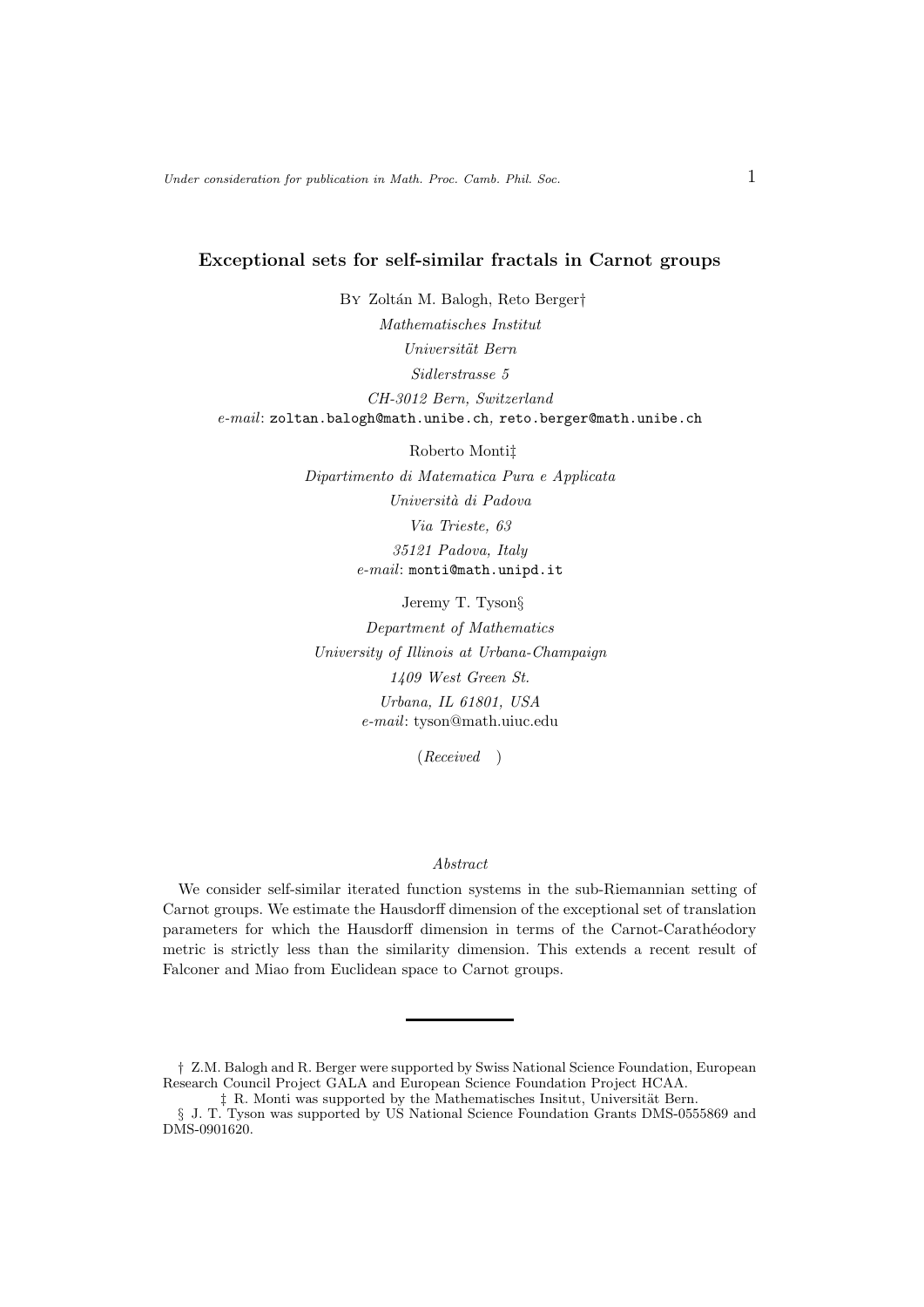### 1. Introduction

### 1·1. Preliminaries

One of the most common ways to construct and describe fractal sets (cf.  $[11]$ ,  $[17]$ ) is by the action of a system of contractions—known as an iterated function system (IFS) on a metric space. Let  $(X, d)$  be a complete metric space and  $f = \{f_1, \ldots, f_M\}$  be a finite set of contraction mappings on X. That is, for each  $j = 1, ..., M$ , the map  $f_j : X \to X$ satisfies

$$
d(f_j(x), f_j(y)) \le r_j d(x, y) \tag{1-1}
$$

for all  $x, y \in X$  and some  $r_j < 1$ . Then the (unique) nonempty, compact set  $K = K_f \subset X$ which satisfies

$$
\bigcup_{j=1}^{M} f_j(K) = K
$$

is called the invariant set of f; in most cases it is a fractal.

When equality holds in (1·1) for all  $x, y \in X$ , the mapping  $f_i$  is called a *similarity* transformation of X with similarity ratio  $r<sub>i</sub>$ . In this case the underlying invariant set is self-similar. The Hausdorff dimensions of self-similar invariant sets can be calculated using the celebrated Moran–Hutchinson theorem [15], [11]. According to this theorem, if f satisfies the *open set condition*, i.e., there exists a nonempty open set  $U \subset X$  with the property that  $f_1(U), \ldots, f_M(U)$  are disjoint subsets of U, then the Hausdorff dimension of  $K$  is equal to the similarity dimension of  $f$ :

$$
\dim K = d_{\mathbf{f}}.
$$

Here the *similarity dimension*  $d_f$  is defined as the (unique) positive number satisfying

$$
\sum_{j=1}^{M} r_j^{d_{\mathbf{f}}} = 1.
$$
\n(1.2)

In its original formulation [15] this theorem was set in the Euclidean space  $X = \mathbb{R}^N$ . It continues to hold in metric spaces satisfying a doubling condition, see [2].

In the Euclidean case, similarities are precisely described by the formula

$$
f(x) = Ax + a,\tag{1-3}
$$

where A is a linear map in the conformal group  $\mathbb{R}_+ \cdot O(N)$  and  $a \in \mathbb{R}^N$  is a translation vector. By results of Falconer [10], [12] and Solomyak [22], the equality of Hausdorff and similarity dimensions persists almost surely for generic IFS. More precisely, let f be a self-similar IFS with maps  $f_j(x) = A_j x + a_j$  as in  $(1.3)$  and let  $\mathbf{a} := (a_1, \dots, a_M) \in \mathbb{R}^{NM}$ . Denote the invariant set for **f** by  $K_a$ . According to [10] and [22], if  $r_j = ||A_j|| < \frac{1}{2}$  for  $j = 1, \ldots, M$ , then the equality dim  $K_{\mathbf{a}} = d_{\mathbf{f}}$  holds for  $\mathcal{L}^{NM}$  a.e.  $\mathbf{a} \in \mathbb{R}^{NM}$ .

In a recent paper [8], Falconer and Miao estimated the size of the exceptional set of parameters  $\mathbf{a} \in \mathbb{R}^{NM}$  for which the equality dim  $K_{\mathbf{a}} = d_{\mathbf{f}}$  fails. To recall their result, let us denote by

$$
E(s) = \{ \mathbf{a} \in \mathbb{R}^{NM} : \dim K_{\mathbf{a}} < s \}
$$

the exceptional set of parameters associated to a value  $s \leq d_{\mathbf{f}}$ . Then, according to the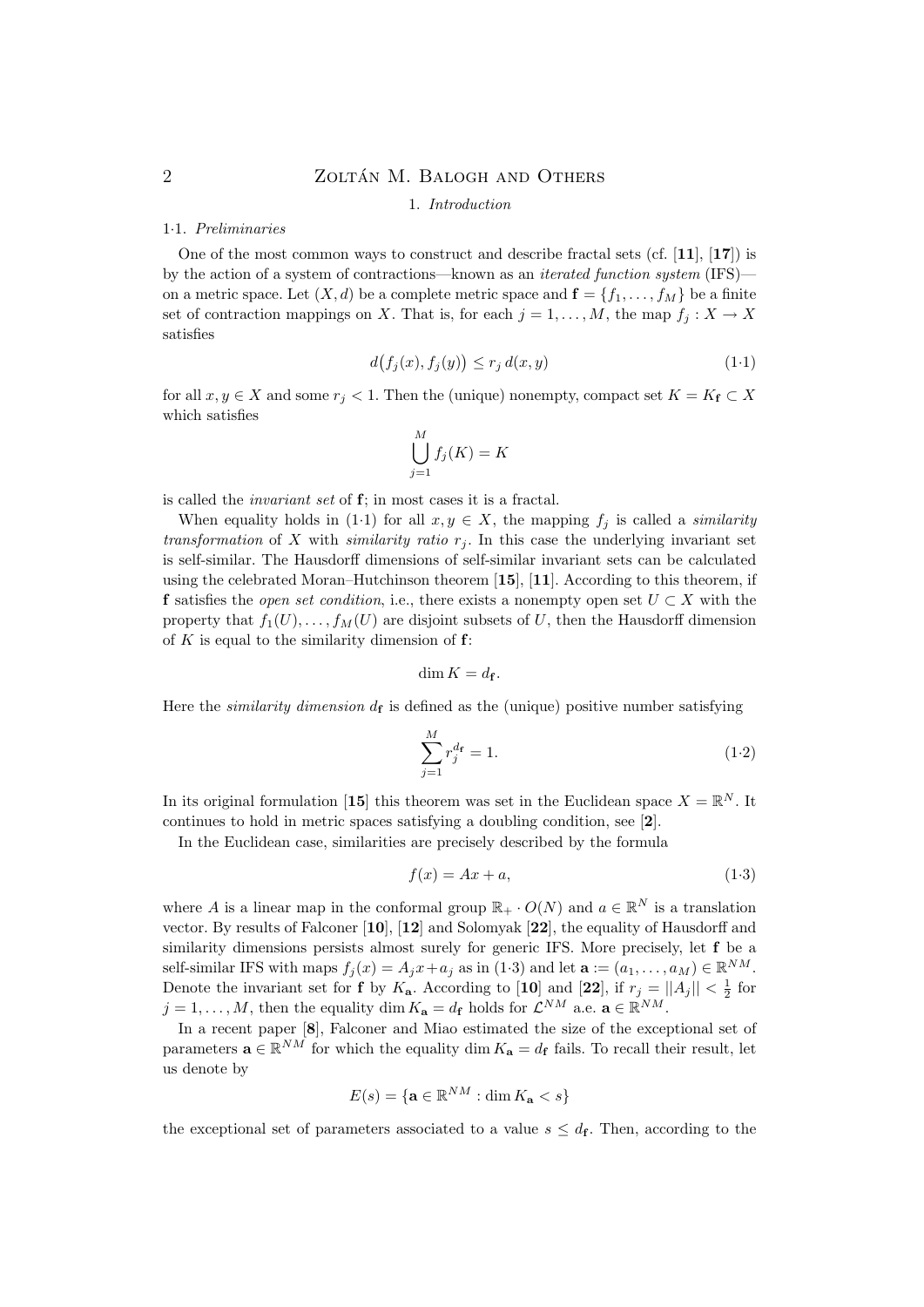main result of [8], the estimate

$$
\dim E(s) \le NM - (N - s) \tag{1-4}
$$

holds for  $0 < s \leq d_f \leq N$ . We emphasize that the setting of [10], [12], [22] and [8] is significantly more general, encompassing arbitrary self-affine fractals: we have merely stated the special case of their results covering the self-similar situation.

The purpose of the present paper is to generalize (1·4) to the sub-Riemannian metric setting of Carnot groups. Our main theorem is Theorem 1·1. Recent years have seen a rapid development of geometric measure theory in the setting of Carnot-Carathéodory spaces, where Carnot groups play a major role. Carnot-Carathéodory spaces themselves have a fractal nature as their Hausdorff dimension is typically strictly greater than the topological dimension [14]. The metric in these spaces is defined by vector fields satisfying the Hörmander condition and is useful for describing various nonlinear phenomena as seen e.g. in [20]. The literature on geometric measure theory in Carnot groups and Carnot-Carathéodory spaces is by now too extensive to recall in detail. We note in particular recent work of Mattila and coauthors, [18], [19], on tangent measures and rectifiability in the Heisenberg group. Following work of Strichartz  $[23]$ , Balogh, Höfer-Isenegger, and Tyson [1], [3], studied fractal geometry in the Heisenberg group. Recently Balogh, Tyson and Warhurst [4], [5] extended the results of Falconer and Solomyak to the setting of Carnot groups. In order to state our main theorem precisely, we shall next recall the primary results from [5] and fix notation to be used throughout the paper.

#### 1·2. Statement of the main result

As references for the following basic material on stratified Lie algebras and Carnot groups, we recommend Corwin–Greenleaf  $[7]$  and Folland–Stein  $[13]$ . Let g be a finite dimensional, stratified, nilpotent Lie algebra of step  $S \geq 2$  and dimension N. We denote by  $[\cdot, \cdot]$  the commutator in  $\mathfrak{g}$ . Then there are vector spaces  $\mathfrak{g}_1, \ldots, \mathfrak{g}_S \subset \mathfrak{g}$  such that

$$
\mathfrak{g} = \mathfrak{g}_1 \oplus \cdots \oplus \mathfrak{g}_S,\tag{1-5}
$$

and for all  $i = 1, \ldots, S$  we have

$$
[\mathfrak{g}_1, \mathfrak{g}_i] = \begin{cases} \mathfrak{g}_{i+1}, & \text{if } i = 1, \dots, S-1, \\ \{0\} & \text{if } i = S. \end{cases}
$$
 (1.6)

The first layer  $\mathfrak{g}_1$ , which generates the full Lie algebra  $\mathfrak{g}_1$ , is called the *horizontal layer*. We denote by  $m_i \geq 1$  the dimension of  $\mathfrak{g}_i$ ,  $i = 1, \ldots, S$ , and we let  $N = m_1 + \cdots + m_S$ . According to (1.5), any element  $x \in \mathfrak{g}$  has the unique decomposition

$$
x = x^{(1)} + \dots + x^{(S)},\tag{1.7}
$$

with  $x^{(i)} \in \mathfrak{g}_i$ ,  $i = 1, \ldots, S$ . For any  $r > 0$ , the linear mapping  $\delta_r : \mathfrak{g} \to \mathfrak{g}$ 

$$
\delta_r(x) = rx^{(1)} + \dots + r^S x^{(S)} \tag{1.8}
$$

is a Lie algebra automorphism, which is called dilation by  $r > 0$ .

The Baker–Campbell–Hausdorff formula provides a group operation  $* : \mathfrak{g} \times \mathfrak{g} \to \mathfrak{g}$ which makes  $\mathbb{G} = (\mathfrak{g}, *)$  a nilpotent and stratified Lie group of step S. Such groups are called Carnot groups. More details can be found in section 3.

We fix on  $\mathbb{G}$  a distance function d with the following properties:

(i)  $d(z*x, z*y) = d(x, y)$  for all  $x, y, z \in \mathbb{G}$  (i.e. d is left invariant);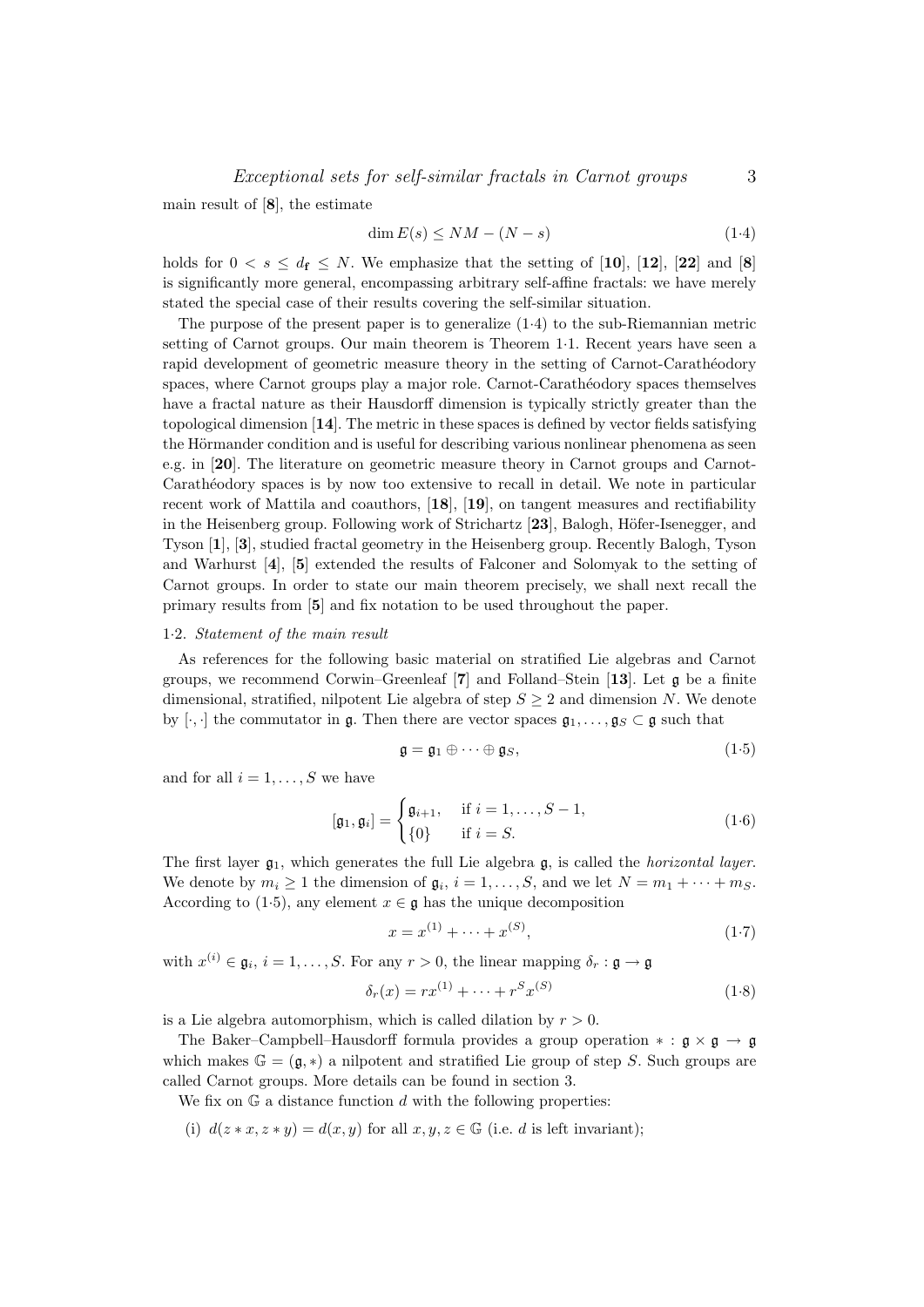(ii)  $d(\delta_r(x), \delta_r(y)) = rd(x, y)$  for all  $x, y \in \mathbb{G}$  and  $r > 0$  (i.e. d is 1-homogeneous with respect to the dilations  $\delta_r$ ).

Any such metric we will call a  $Carnot-Carathéodory$  or  $sub-Riemannian$  metric on  $\mathbb{G}$ . The existence of such metrics is well-known. For instance, one may use the metric constructed by taking the infimum of lengths of horizontal curves, see [14] or [6]. (Recall that a piecewise  $C^1$  curve taking values in  $\mathbb G$  is called *horizontal* if its tangent vectors lie in the subbundle  $H\mathbb{G}$  of  $T\mathbb{G}$  spanned by the horizontal layer  $\mathfrak{g}_1$ , viewed as a space of left invariant vector fields. Length of such a curve is computed with respect to a fixed smoothly varying family of inner products defined on the subbundle  $H\mathbb{G}$ .) Other more explicit sub-Riemannian metrics can be constructed directly, such as the Korányi metric on the Heisenberg group  $\mathbb{H}^1$  (see Example 6.1). For our purposes the precise choice of metric is not important since all sub-Riemannian metrics on a given Carnot group are bi-Lipschitz equivalent and the results of this paper are bi-Lipschitz invariant. Any sub-Riemannian metric d on G is complete.

The topological dimension of  $(\mathbb{G}, d)$  is equal to N (the dimension of the underlying Lie algebra). On the other hand, the Hausdorff dimension of  $(\mathbb{G}, d)$  is equal to

$$
Q = m_1 + 2m_2 + \dots + Sm_S, \tag{1.9}
$$

the homogeneous dimension of G. We observe a discrepancy between these two dimensions:  $Q > N$ . This discrepancy persists for arbitrary subsets  $A \subset \mathbb{G}$ . A quantitative description of this dimension discrepancy was presented in [5] in terms of certain piecewise linear dimension comparison functions  $\beta_{\pm} : [0, N] \rightarrow [0, Q]$ . More precisely, it was shown [5, Theorem 2.4] that

$$
\beta_{-}(\dim_{E} A) \le \dim_{cc} A \le \beta_{+}(\dim_{E} A)
$$
\n(1.10)

for every  $A \subset \mathbb{G}$ . Here we denote by  $\dim_{cc}$  the Hausdorff dimension in the metric space  $(\mathbb{G}, d)$ , i.e. with respect to the Carnot-Carathéodory metric, and by dim<sub>E</sub> the Hausdorff dimension in the usual Euclidean metric on the underlying space  $\mathbb{R}^N$ .

Furthermore  $[5,$  Theorem 2.6, the estimates in  $(1.10)$  are sharp as shown by explicit examples constructed using IFS on G. This observation is closely related with dimension formulae for generic IFS generalizing the above Falconer-Solomyak theorem. The existence of a self-similar dilation structure  $(\delta_r)_{r>0}$  on Carnot groups which interacts well with the group law  $*$  and the left invariant metric d makes such spaces natural settings in which to study self-similar iterated function systems.

To be more precise, consider a system of similarities  $f = \{f_1, \ldots, f_M\}$  in G of the form

$$
f_j(x) = a_j * \delta_{r_j}(x),\tag{1.11}
$$

 $j = 1, \ldots, M$ , where  $\mathbf{a} = (a_1, \ldots, a_M) \in \mathbb{G}^M$  is an M-tuple of translation vectors and  $\mathbf{r} = (r_1, \ldots, r_M) \in (0, 1)^M$  is an M-tuple of contraction ratios. The invariant set  $K_f$ depends on  $a$  and  $r$ . Fixing the contraction ratios, we denote this self-similar set by  $K_a$ with no reference to r. We associate to  $K_a$  the Carnot-Carathéodory similarity dimension  $d_{\mathbf{r}}$  satisfying (1.2). Then (see [5, Theorem 2.8]) the following dimension formulas are valid for almost every  $\mathbf{a} \in \mathbb{G}^M$ : if  $d_{\mathbf{r}} \leq Q$  and  $r_j < \frac{1}{2}$  for all  $j = 1, ..., M$ , then

- (a)  $\dim_{cc} K_{\mathbf{a}} \leq d_{\mathbf{r}}$  for all  $\mathbf{a} \in \mathbb{G}^M$ ,
- (b) dim<sub>E</sub>  $K_{\mathbf{a}} \leq \beta^{-1}_-(d_{\mathbf{r}})$  for all  $\mathbf{a} \in \mathbb{G}^M$ ,
- (c) dim<sub>cc</sub>  $K_{\mathbf{a}} = d_{\mathbf{r}}$  for a.e.  $\mathbf{a} \in \mathbb{G}^{M}$ ,
- (d) dim<sub>E</sub>  $K_{\mathbf{a}} = \beta^{-1} (d_{\mathbf{r}})$  for a.e.  $\mathbf{a} \in \mathbb{G}^M$ .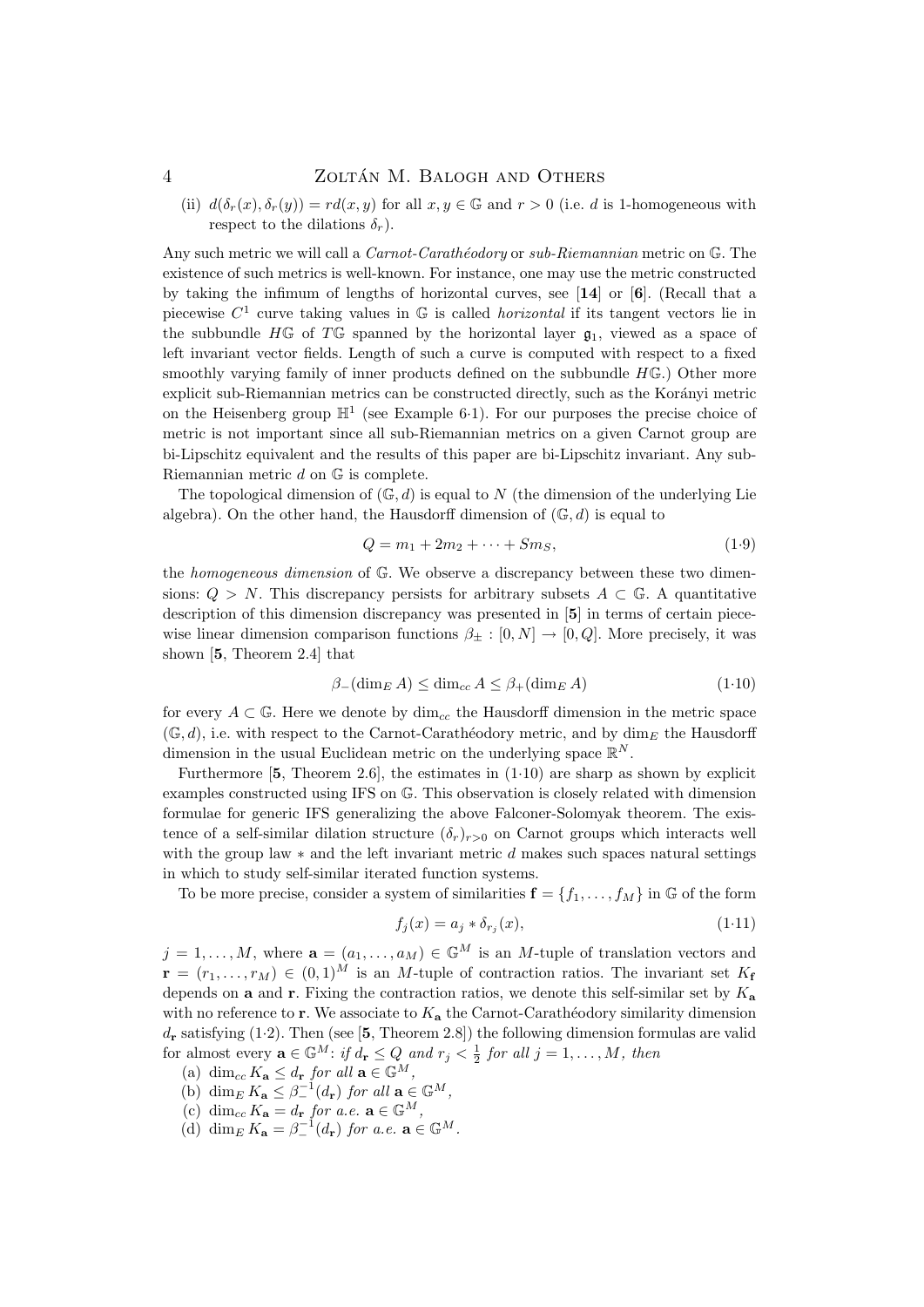The measure on  $\mathbb{G}^M$  in question is the M-fold product Haar measure, which is equivalent with either the Lebesgue measure  $\mathcal{L}^{NM}$  on  $\mathbb{G}^M = \mathbb{R}^{NM}$  or to the Hausdorff measure  $\mathcal{H}^{QM}$  in the product Carnot-Carathéodory metric.

The most interesting statements above are (c) and (d) which give almost sure dimension formulas in terms of the Carnot-Carathéodory and also in terms of the Euclidean metric. In particular,  $K_a$  is almost surely a *horizontal set* (in the terminology introduced in [5]), i.e., dim<sub>cc</sub>  $K_{\mathbf{a}} = \beta_{-}(\dim_{E} K_{\mathbf{a}})$ .

We are interested in quantifying the previous statement by measuring precisely (in terms of Hausdorff measures on the parameter space) the set of values **a** for which  $K_a$ fails to be horizontal. See Problem 6·2. In the present paper, we take a first step in this direction by proving a result analogous to the Falconer–Miao estimate (1·4) on the size of the exceptional set of parameters  $\mathbf{a} \in \mathbb{G}^M$  for which estimate (c) above fails. To do so, we introduce for  $s \leq d_{\mathbf{r}} \leq Q$  the exceptional set

$$
E(s) = \{ \mathbf{a} \in \mathbb{G}^M : \dim_{cc} K_\mathbf{a} < s \}.
$$

According to the preceding discussion, the  $(QM)$ -dimensional Carnot-Carathéodory Hausdorff measure (equivalently, the  $(NM)$ -dimensional Euclidean Hausdorff measure) of  $E(s)$ vanishes for all  $s \leq d_r$ . The primary result of this paper is the following theorem.

THEOREM 1.1. Let  $\mathbb G$  be a Carnot group of topological dimension N and homogeneous dimension Q. Fix M positive real numbers  $0 < r_j < \frac{1}{2}$ ,  $j = 1, ..., M$ , and let  $d_r$  be the corresponding similarity dimension. Then

$$
\dim_{cc} E(s) \le QM - (N - \beta^{-1}(s)) = QM - \beta^{-1}_+(Q - s) \tag{1.12}
$$

for  $s < d_r \leq Q$ .

COROLLARY 1.1. We have  $\dim_{cc} E(d_{\mathbf{r}}) \leq QM - \beta_+^{-1}(Q - d_{\mathbf{r}})$ .

Since in the Euclidean case  $Q = N$  and  $\beta_- = \beta_+ = id|_{[0,N]},$  (1·12) extends the Falconer–Miao estimate  $(1.4)$ . For the second equality in  $(1.12)$  we observe the identity

$$
Q - \beta_+(\alpha) = \beta_-(N - \alpha), \qquad 0 \le \alpha \le N,
$$

which follows from the definitions of  $\beta_+$  (see (5·1) and (5·3)). Note that  $\beta_- : [0, N] \rightarrow$ [0, Q] is an increasing homeomorphism, thus  $\beta^{-1}(s) < N$  whenever  $s < Q$ . Corollary 1·1 improves on the result from [5] by showing that the dimension of the exceptional set  $E(d_{\mathbf{r}})$  is bounded away from QM whenever  $d_{\mathbf{r}} < Q$ . Theorem 1.1 may be useful in solving the more difficult Problem 6·2 on exceptional sets; see the discussion following the statement of that problem for more information. In Example 6·1 we illustrate our theorem by indicating the precise exceptional sets for the almost sure dimension results (b) and (d) above, in the case of two-element IFS's on the first Heisenberg group  $\mathbb{H}^1$ .

As additional motivation for the study of the exceptional sets problem in this nonlinear environment, we observe that self-similar IFS in Carnot groups of high step are comprised of nonlinear, nonconformal maps of the underlying Euclidean space  $\mathbb{R}^N$ . Indeed, the appearance of the group operation in  $(1.11)$  means that the constituent maps  $f_i$  of the IFS f, when viewed as maps of  $\mathbb{R}^N$ , are polynomial maps of degree at most (and typically equal to)  $S - 1$ . Our results from [5] and in the present paper thus provide almost sure statements and estimates on exceptional sets for parameterized families of nonlinear, nonconformal IFS in Euclidean space. We point out that other approaches to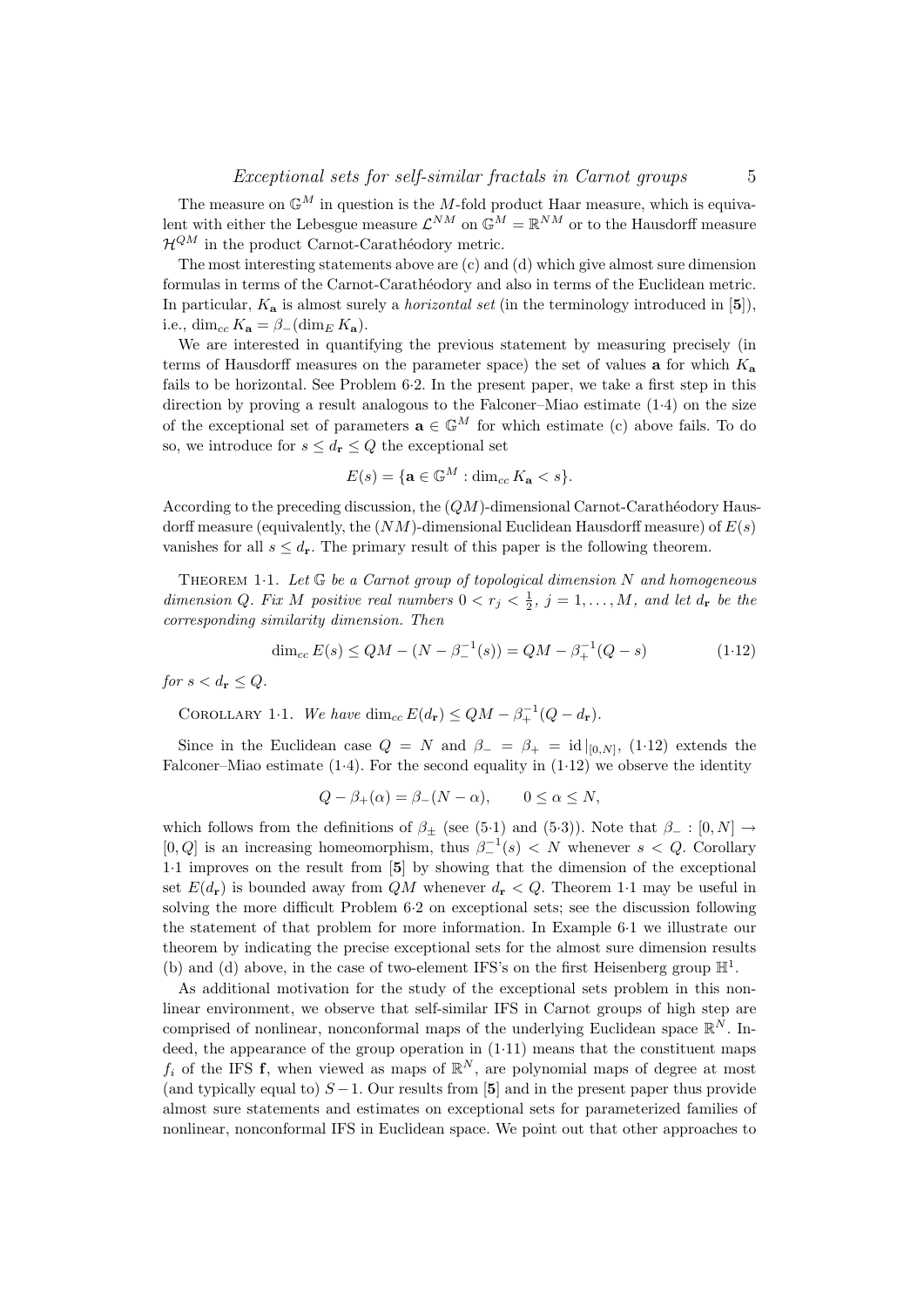the exceptional sets problem exist in the literature which apply in nonlinear settings; see for example [21] for the use of transversality in this context.

To conclude this introduction we briefly explain the idea of the proof of Theorem 1·1. We note first that the points in  $K_a$  can be parameterized by words as follows. Denote by  $W_{\infty,M}$  the set of all words  $\omega = \omega_1 \omega_2 \omega_3 \cdots$  with countably many letters  $\omega_n$ , each selected from the alphabet  $\{1, \ldots, M\}$ , and define the projection map  $\pi_{\mathbf{a}}$  from  $W_{\infty,M}$  to  $K_{\mathbf{a}}$  by

$$
\pi_{\mathbf{a}}(\omega) = \lim_{\ell \to \infty} f_{\omega_1} \circ \cdots \circ f_{\omega_\ell}(x_0), \tag{1.13}
$$

where  $x_0$  is any point in G. The mapping  $\pi_a$  does not depend on  $x_0$ . Our approach follows the one of Falconer and Miao [8] and goes back to the idea of Falconer [10]. The main point is to realize a transition from the parameter space onto the dynamical space. More precisely, for any pair of words  $\omega, v \in W_{\infty,M}$  such that  $\omega_1 = 1$  the transition map  $T_{\omega,v} = (T^1_{\omega,v}, \ldots, T^M_{\omega,v}): \mathbb{G}^M \to \mathbb{G}^M$  is defined by

$$
T_{\omega,\upsilon}^{j}(\mathbf{a}) = \begin{cases} \pi_{\mathbf{a}}(\omega)^{-1} * \pi_{\mathbf{a}}(\upsilon) & \text{for } j = 1, \\ a_{j} & \text{for } j \neq 1, \end{cases}
$$
(1.14)

for all  $i = 1, \ldots, M$ .

In the Euclidean case [8], the transition map is an invertible linear map with norm bounded from below by a positive constant independent of the words  $\omega$  and  $\upsilon$ , as soon as  $\omega_1 \neq \nu_1$ . In our case the transition map is nonlinear and is not bi-Lipschitz continuous with respect to the product metric on  $\mathbb{G}^M$  that is generated by the Carnot-Carathéodory metric of G. The main technical difficulty of our work is to deal with the complex nonlinearity of the mapping. The solution of the problem is that we will show that  $T_{\omega, v}$  is bi-Lipschitz continuous on  $\mathbb{G}^M$  with respect to the Euclidean metric. Passing from the Euclidean metric to the Carnot-Caratheodory metric is done by a covering argument akin to the technique used in [5]. The discrepancy between the two metrics resurfaces in the appearance of the dimension comparison functions  $\beta_{\pm}$  in the statement of Theorem 1.1.

The paper is organized as follows. In the second section we present results on symbolic dynamics and of potential theoretic nature which will be used in the proof. In section three we develop an iterated version of the Baker–Campbell–Hausdorff formula in order to deal with the infinite products appearing in the formula for the transition map as seen in (1·13) and (1·14). The results obtained in this section may be of independent interest in the theory of Carnot groups. In the fourth section we prove the main properties of the transition map culminating in its Euclidean bi-Lipschitz continuity. In section five we prove Theorem 1·1. The last section is for comments and open questions.

#### 2. Symbolic dynamics, energy and Hausdorff dimension

### 2·1. Symbolic dynamics

We review the language and notation of symbolic dynamics for iterated function systems. The material in this section is mostly standard. A useful reference is Kigami [16].

We may parameterize the points of the invariant set of an iterated function system in a natural fashion by taking into account its dynamical construction. To this end we define abstract word spaces. For  $\ell, n \in \mathbb{N}$ , we define the following three sets:

$$
W_{\ell,n} = \{u \mid u : \{1, 2, \dots, \ell\} \to \{1, 2, \dots, n\}\},
$$
  

$$
W_{*,n} = \bigcup_{\ell \in \mathbb{N}} W_{\ell,n} \cup \{e : \emptyset \to \{1, 2, \dots, n\}\},
$$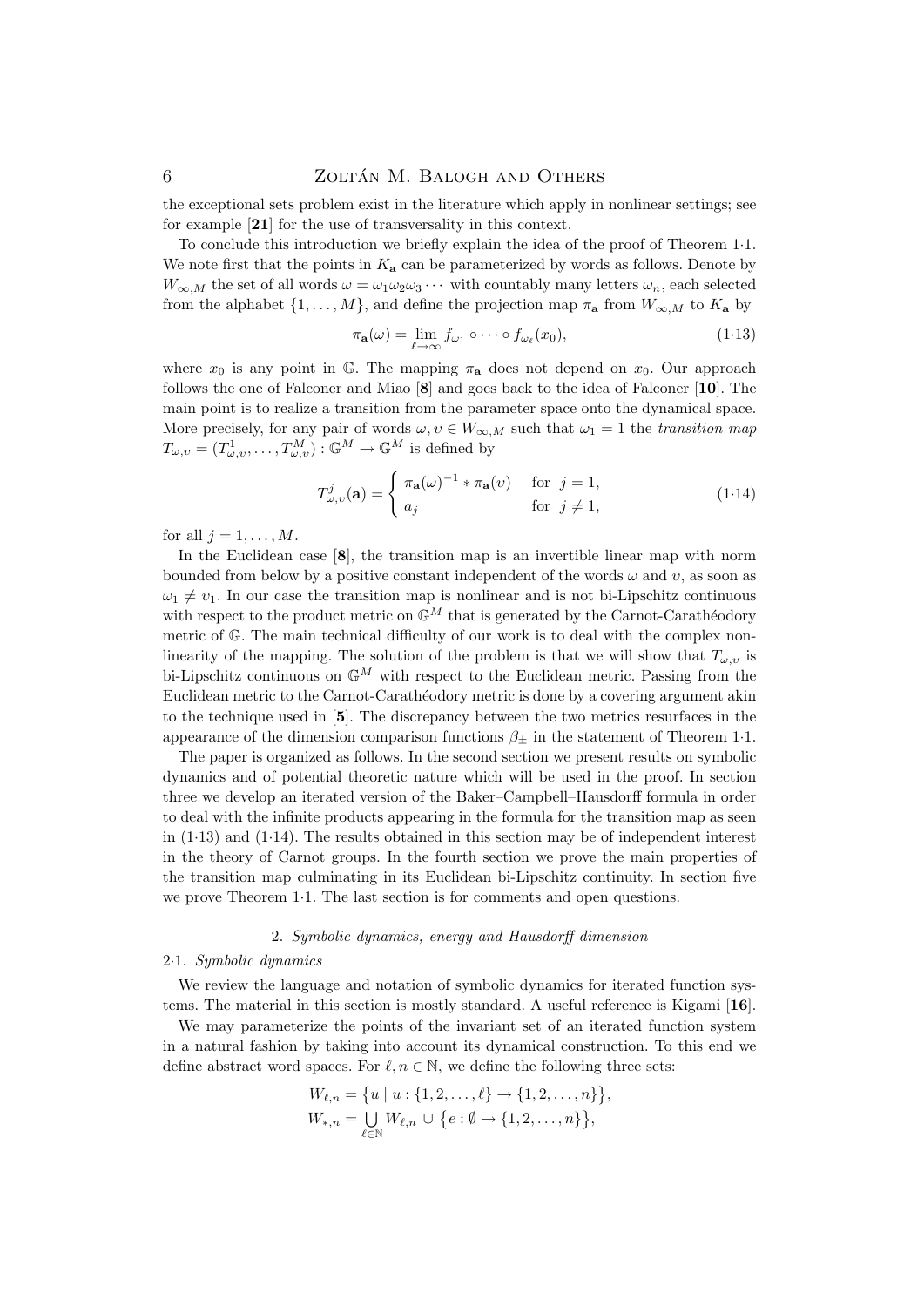and

$$
W_{\infty,n} = \{w \mid w : \mathbb{N} \to \{1,2,\ldots,n\}\}.
$$

The notation has a natural generalization to the case  $n = \infty$ .

An element  $u \in W_{\ell,n}$  is called a *finite word* of *length*  $\ell(u) = \ell$ , where e is the so called empty word of length zero. Elements of  $W_{\infty,n}$  are called *infinite words*. The set  $W_{*,n}$  is the collection of all finite words. The kth letter  $w_k$  of a word w is simply the value  $w(k)$ . We will write

$$
u = u_1 u_2 \cdots u_\ell
$$

for  $u \in W_{\ell,n}$  and

$$
w=w_1w_2w_3\cdots
$$

for  $w \in W_{\infty,n}$ . Concatenation of a finite word with a finite or infinite word is defined in the obvious way: if  $u = u_1u_2 \cdots u_\ell \in W_{*,n}$  and  $w = w_1w_2 \cdots \in W_{*,n} \cup W_{\infty,n}$ , then

$$
uw = u_1u_2\cdots u_{\ell}w_1w_2w_3\cdots.
$$

The longest common prefix  $v \wedge w$  of two words  $v, w \in W_{*,n} \cup W_{\infty,n}$  is defined by

$$
v \wedge w = \begin{cases} e & \text{if } v_1 \neq w_1 \\ u & \text{if } v = uv' \text{ and } w = uw' \text{ and } v'_1 \neq w'_1 \\ v & \text{if } v = w. \end{cases}
$$

The *shift operator*  $\sigma : W_{\infty,n} \to W_{\infty,n}$  and its n right inverses  $\sigma_j : W_{\infty,n} \to W_{\infty,n}$ , are given by the formulas  $\sigma(w_1w_2w_3\cdots) = w_2w_3w_4\cdots$  and  $\sigma_j(w_1w_2w_3\cdots) = jw_1w_2\cdots$ . For  $u = u_1 \cdots u_\ell \in W_{*,n}$  we set  $\sigma_u := \sigma_{u_1} \circ \cdots \circ \sigma_{u_\ell}$ .

The space  $W_{\infty,n}$  of infinite words is naturally topologized with the product topology coming from the discrete topology on  $\{1, 2, \ldots, n\}$ . This topology is metrizable, an explicit generating metric being

$$
d_{\infty}(v, w) := \begin{cases} 2^{-\ell(v \wedge w)} & \text{if } v \neq w, \\ 0 & \text{if } v = w. \end{cases}
$$

By the Tychonoff Product Theorem,  $(W_{\infty,n}, d_{\infty})$  is compact.

To each word  $u \in W_{*,n}$  we associate the *cylinder set* 

$$
\Omega_u := \{ uw \in W_{\infty,n} \mid w \in W_{\infty,n} \}.
$$

We observe that every open ball in  $(W_{\infty,n}, d_{\infty})$  coincides with a cylinder set  $\Omega_u$  for some  $u \in W_{*,n}.$ 

Let  $\alpha: W_{*,n} \to [0, +\infty)$  satisfy the consistency relation

$$
\alpha(u) = \sum_{j=1}^{n} \alpha(uj) \tag{2.1}
$$

for all  $u \in W_{*,n}$ . Then there exists a unique Borel measure  $\lambda : \mathcal{P}(W_{\infty,n}) \to [0,+\infty]$ whose value on cylinder sets is given by  $\lambda(\Omega_u) = \alpha(u)$  for all  $u \in W_{*,n}$ . In particular,

$$
\lambda(W_{\infty,n}) = \alpha(e). \tag{2.2}
$$

Let  $f = \{f_1, \ldots, f_M\}$  be an iterated function system defined on a complete metric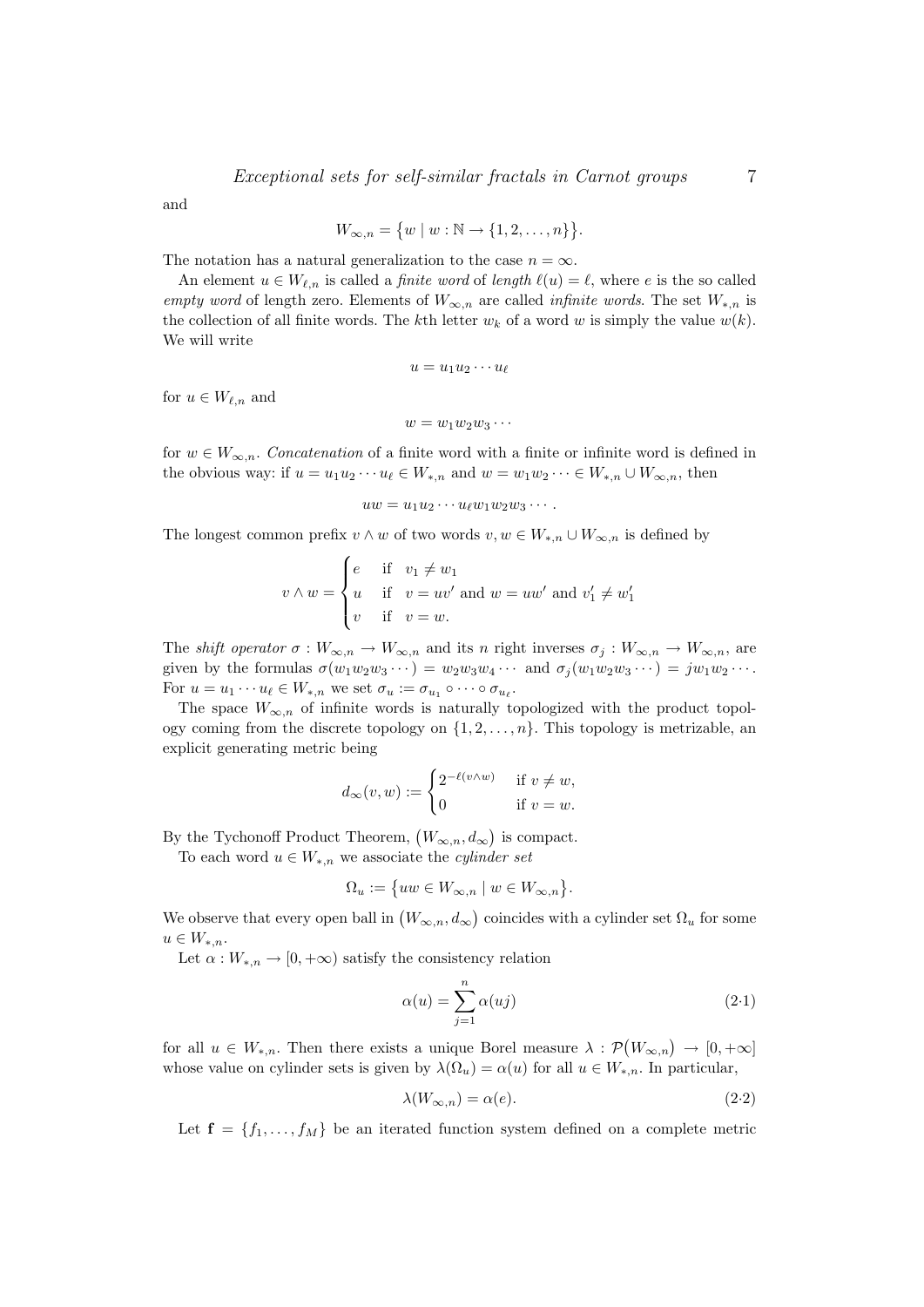space  $(X, d)$ . For each  $j, 1 \leq j \leq M$ , let  $r_j$  be the contraction ratio associated to  $f_j$ . For  $u = u_1 u_2 \cdots u_\ell \in W_{*,M}$  we define a map  $f_u : X \to X$  and a real number  $r_u$  by

$$
f_u = f_{u_1} \circ f_{u_2} \circ \cdots \circ f_{u_\ell} \quad \text{and} \quad r_u = r_{u_1} r_{u_2} \cdots r_{u_\ell}.
$$

We denote the invariant set for **f** by  $K_f$ . We equip  $W_{\infty,M}$  with the product topology as described in the previous section.

The map  $\pi_{\mathbf{f}} : W_{\infty,M} \to K_{\mathbf{f}}$  given by

$$
\pi_{\mathbf{f}}(w) := \lim_{\ell \to \infty} f_{w_1 w_2 \cdots w_\ell}(x_0),\tag{2-3}
$$

where  $x_0$  is an arbitrary point in X, is continuous and surjective. It is easy to check that  $\pi_{\mathbf{f}}$  is independent of  $x_0$ . We observe the key relation

$$
\pi_{\mathbf{f}} \circ \sigma_u = f_u \circ \pi_{\mathbf{f}}, \qquad u \in W_{*,n}.\tag{2-4}
$$

The similarity dimension for the iterated function system  $f$  is the unique nonnegative real number  $d_f$  for which

$$
\sum_{j=1}^{M} r_j^{d_{\mathbf{f}}} = 1.
$$

As this value depends only on the vector  $\mathbf{r} = (r_1, \ldots, r_M)$  of contraction ratios associated to f, we will write  $d_r$  for the similarity dimension of f. Define  $\alpha : W_{*,M} \to [0, +\infty)$  by the formula  $\alpha(u) := r_u^{d_r}$ . This function satisfies (2.1) since

$$
\sum_{j=1}^{M} \alpha(uj) = \sum_{j=1}^{M} r_{uj}^{d_{\mathbf{r}}} = r_u^{d_{\mathbf{r}}} \sum_{j=1}^{M} r_j^{d_{\mathbf{r}}} = r_u^{d_{\mathbf{r}}} = \alpha(u).
$$

Hence there exists a Borel measure  $\lambda_{\mathbf{r}}$  on  $W_{\infty,M}$  with

$$
\lambda_{\mathbf{r}}(\Omega_u) = r_u^{d_{\mathbf{r}}} \tag{2.5}
$$

for all  $u \in W_{*,M}$ . By (2·2),  $\lambda_{\mathbf{r}}$  is a probability measure.

#### 2·2. Energy and Dimension

Let  $(X, d)$  be a complete metric space and s a positive real number. The s-energy of a mass distribution  $\nu$  supported on a compact set  $K \subset X$  is defined to be

$$
\mathcal{E}_s(K,\nu) := \int_K \int_K d(x,y)^{-s} \, d\nu(x) \, d\nu(y).
$$

The following theorem relates energy to Hausdorff dimension. For a proof, see [9].

PROPOSITION 2·1 (s-energy versus Hausdorff dimension). Let  $K \subset X$  be a Borel set and let s be a positive real number. Then the following holds:

- (a) If the s-energy  $\mathcal{E}_s(K, \nu)$  is finite for some mass distribution  $\nu$  supported on K, then dim<sub>cc</sub>  $K \geq s$ .
- (b) If  $\mathcal{H}^s(K) > 0$ , then for each t,  $0 < t < s$ , there exists a mass distribution  $\nu$ supported on K whose t-energy  $\mathcal{E}_t(K,\nu)$  is finite.

Let G be a Carnot group. Denote by  $\tau_a : \mathbb{G} \to \mathbb{G}$  the operation of left translation by  $a \in \mathbb{G}$ , i.e.,  $\tau_a(p) = a * p$ . Fix positive real numbers  $r_j < 1$ ,  $j = 1, ..., M$ , and let  $r_{max}$  < 1 denote the largest of these values. We denote by  $d_{\bf r}$  the similarity dimension for the M-tuple  $\mathbf{r} = (r_1, \ldots, r_M)$ . We will always assume that  $M \geq 2$  which implies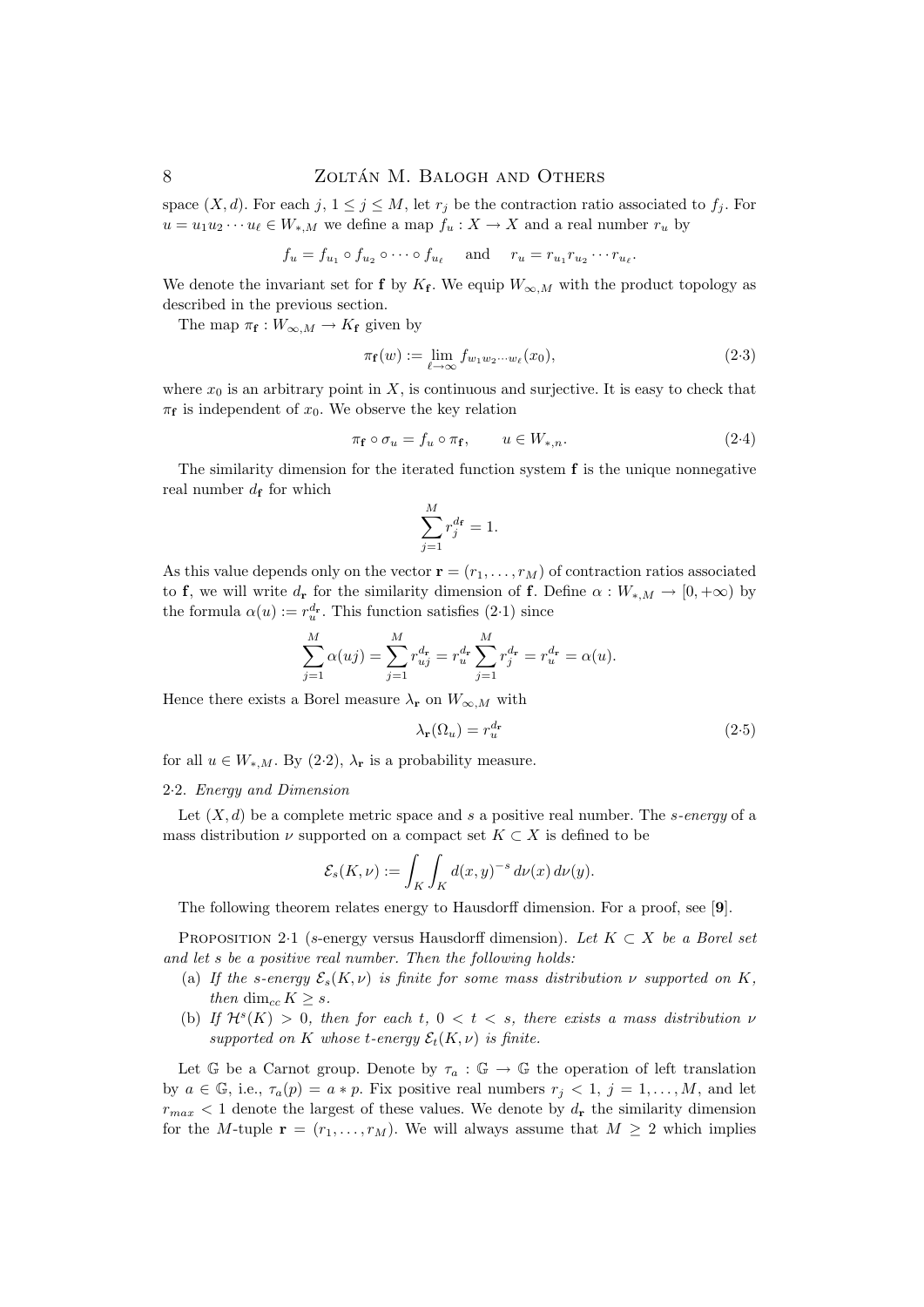that  $d_r > 0$ . For  $\mathbf{a} = (a_1, \ldots, a_M) \in \mathbb{G}^M$  we denote the self-similar set for the iterated function system  $\{\tau_{a_1} \circ \delta_{r_1}, \ldots, \tau_{a_M} \circ \delta_{r_M}\}$  by  $K_{\mathbf{a}}$ . Let  $\pi_{\mathbf{a}}$  be the symbolic representation map from  $W_{\infty,M}$  to  $K_{\mathbf{a}}$  as in (2·3).

PROPOSITION 2.2 (Finiteness of the s-energy). Let  $s < d_r$  be a positive real number. If there exists a measure  $\mu$  on  $\mathbb{G}^M$  such that the inequality

$$
\int_{B_R^M} d\big(\pi_\mathbf{a}(v), \pi_\mathbf{a}(w)\big)^{-s} d\mu(\mathbf{a}) \le L r_{v \wedge w}^{-s}
$$
\n(2.6)

holds for all  $R > 0$  and all distinct words  $v, w \in W_{\infty,M}$  with constant  $L = L(\mathbb{G}, R)$ independent of v and w, then  $\dim_{cc} K_{\mathbf{a}} \geq s$  for  $\mu$ -almost every  $\mathbf{a} \in \mathbb{G}^M$ .

*Proof.* Since  $d_r$  is positive,  $\sum_{j=1}^{M} r_j^{2d_r} < 1$ . We consider the Borel measure  $\lambda_r$  on  $W_{\infty,M}$ described in subsection 2·1. The product measure  $\lambda_{\mathbf{r}} \otimes \lambda_{\mathbf{r}}$  on the diagonal  $\Delta := \{(v, w) \in$  $W_{\infty,M}^2 \mid v = w$ } vanishes, because  $\Delta \subset \bigcup_{u \in W_{\ell,M}} \Omega_u \times \Omega_u$  for each  $\ell$  and therefore

$$
(\lambda_{\mathbf{r}} \otimes \lambda_{\mathbf{r}})(\Delta) \leq \sum_{u \in W_{\ell,M}} \lambda_{\mathbf{r}}(\Omega_u)^2 = \sum_{u \in W_{\ell,M}} r_u^{2d_{\mathbf{r}}} = \left(\sum_{j=1}^M r_j^{2d_{\mathbf{r}}}\right)^{\ell} \stackrel{\ell \to \infty}{\longrightarrow} 0. \tag{2.7}
$$

Using this fact and (2·6) we get

$$
\int_{W^2_{\infty,M}} \int_{B_R^M} d(\pi_{\mathbf{a}}(v), \pi_{\mathbf{a}}(w))^{-s} d\mu(\mathbf{a}) d(\lambda_{\mathbf{r}} \otimes \lambda_{\mathbf{r}})(v, w) \leq L(\mathbb{G}, R) \int_{W^2_{\infty,M} \backslash \Delta} r_{v \wedge w}^{-s} d(\lambda_{\mathbf{r}} \otimes \lambda_{\mathbf{r}})(v, w).
$$

The integrand  $\varphi(v, w) = r_{v \wedge w}^{-s}$  in the latter integral has the property that

$$
\varphi\left(W_{\infty,M}^2 \setminus \Delta\right) = \left\{r_u^{-s} \mid u \in W_{*,M}\right\}
$$

is a countable subset of  $\mathbb{R}$ , since  $W_{*,M}$  is countable. Thus

$$
\int_{W_{\infty,M}^2 \backslash \Delta} r_{v \wedge w}^{-s} d(\lambda_{\mathbf{r}} \otimes \lambda_{\mathbf{r}})(v, w) = \sum_{u \in W_{*,M}} r_u^{-s} (\lambda_{\mathbf{r}} \otimes \lambda_{\mathbf{r}}) \left( \left\{ (v, w) \in W_{\infty,M}^2 \setminus \Delta \, | \, v \wedge w = u \right\} \right)
$$
\n
$$
\leq \sum_{u \in W_{*,M}} r_u^{-s} (\lambda_{\mathbf{r}} \otimes \lambda_{\mathbf{r}}) (\Omega_u^2) = \sum_{\ell \in \mathbb{N}} \sum_{u \in W_{\ell,M}} r_u^{d_{\mathbf{r}} - s} \lambda_{\mathbf{r}} (\Omega_u)
$$
\n
$$
\leq \sum_{\ell \in \mathbb{N}} r_{max}^{d_{\mathbf{r}} - s} (\lambda_{\mathbf{r}} \otimes \lambda_{\mathbf{r}}) (\Omega_u^2) = \sum_{\ell \in \mathbb{N}} \sum_{u \in W_{\ell,M}} r_u^{d_{\mathbf{r}} - s} \lambda_{\mathbf{r}} (\Omega_u)
$$
\n
$$
\leq \sum_{\ell \in \mathbb{N}} r_{max}^{d_{\mathbf{r}} - s} (\lambda_{\mathbf{r}} \otimes \lambda_{\mathbf{r}}) (\Omega_u^2) = \sum_{\ell \in \mathbb{N}} r_{max}^{d_{\mathbf{r}} - s} (\lambda_{\mathbf{r}} \otimes \lambda_{\mathbf{r}}) (\Omega_u^2) = \sum_{\ell \in \mathbb{N}} r_{max}^{d_{\mathbf{r}} - s} (\lambda_{\mathbf{r}} \otimes \lambda_{\mathbf{r}}) (\Omega_u^2) = \sum_{\ell \in \mathbb{N}} r_{max}^{d_{\mathbf{r}} - s} (\lambda_{\mathbf{r}} \otimes \lambda_{\mathbf{r}}) (\Omega_u^2) = \sum_{\ell \in \mathbb{N}} r_{max}^{d_{\mathbf{r}} - s} (\lambda_{\mathbf{r}} \otimes \lambda_{\mathbf{r}}) (\Omega_u^2) = \sum_{\ell \in \mathbb{N}} r_{max}^{d_{\mathbf{r}} - s} (\lambda_{\mathbf{r}} \otimes \lambda_{\mathbf{r}}) (\Omega_u^2) = \sum_{\ell \in \mathbb{N}} r_{max}^{d_{\mathbf{r}} - s} (\
$$

which is finite since  $s < d_r$  and  $r_{max} < 1$ . Applying Fubini's theorem, we see that

$$
\int_{B_R^M} \int_{W_{\infty,M}} \int_{W_{\infty,M}} d(\pi_\mathbf{a}(v), \pi_\mathbf{a}(w))^{-s} d\lambda_\mathbf{r}(v) d\lambda_\mathbf{r}(w) d\mu(\mathbf{a})
$$
\n(2.8)

is finite. The image measure  $\nu_a = (\pi_a)_\#(\lambda_r)$  is a mass distribution supported on  $K_a$ , since  $0 < \lambda_{\mathbf{r}}(W_{\infty,M}) = 1 < +\infty$ . From (2·8) it follows that the s-energy

$$
\int_{K_{\mathbf{a}}} \int_{K_{\mathbf{a}}} d(x, y)^{-s} d\nu_{\mathbf{a}}(x) d\nu_{\mathbf{a}}(y) = \int_{W_{\infty, M}} \int_{W_{\infty, M}} d(\pi_{\mathbf{a}}(v), \pi_{\mathbf{a}}(w))^{-s} d\lambda_{\mathbf{r}}(v) d\lambda_{\mathbf{r}}(w)
$$

is finite for  $\mu$ -almost every  $a \in B_R^M$ . The result now follows from Proposition 2·1, after passing to the limit as  $R \to \infty$ .  $\square$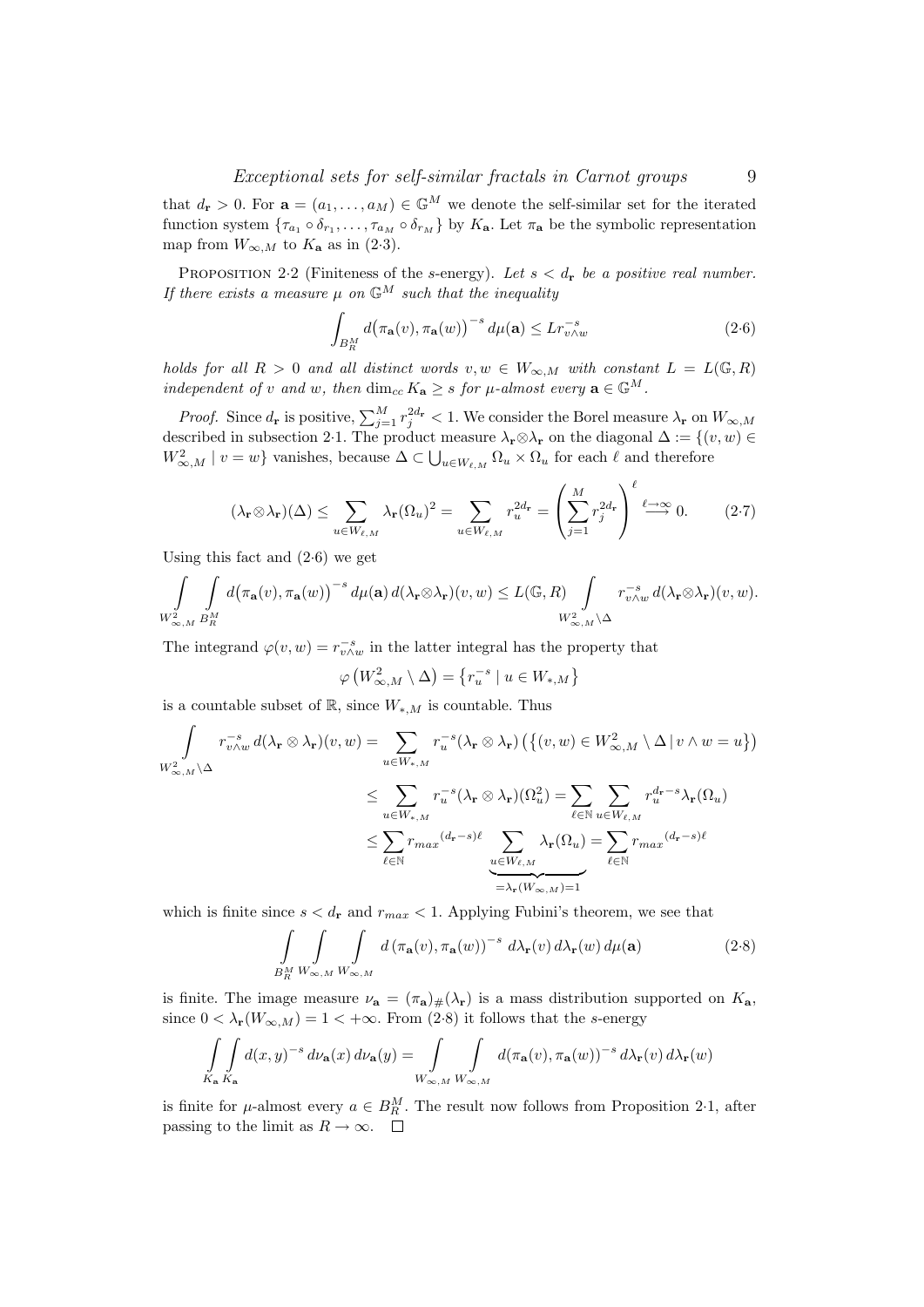### 3. Iterated Baker–Campbell–Hausdorff formula

Let g be a finite dimensional, stratified, nilpotent Lie algebra of step  $S \geq 2$ . For any word  $w \in W_{s,n}$ ,  $s, n \in \mathbb{N}$ , we define the nested commutator or nested bracket of s elements chosen from  $x_1, \ldots, x_n \in \mathfrak{g}$  and specified by w in the following way

$$
(x_1, \ldots, x_n)_w = [x_{w_1}, [\ldots [x_{w_{s-1}}, x_{w_s}] \ldots]].
$$
\n(3.1)

The number  $s \in \mathbb{N}$  is the length of the commutator.

LEMMA 3.1. Any bracket of s elements chosen from  $x_1, \ldots, x_n \in \mathfrak{g}$  is a linear combination with coefficients  $\pm 1$  of nested commutators of the form  $(x_1, \ldots, x_n)_w$  with  $w \in W_{s,n}$ .

Proof. The easy proof of this lemma relies upon the Jacobi identity (see e.g. [6, p. 12]). The proof is by induction on the length of the commutator and the induction basis is the identity  $[[x_1, x_2], [x_3, x_4]] = [x_4, [x_3, [x_1, x_2]]] - [x_3, [x_2, [x_1, x_2]]]$ .  $\Box$ 

The Baker–Campbell–Hausdorff formula provides a Lie group structure on the Lie algebra g. From now on, the number  $S \geq 2$  is fixed and we let

$$
V_n = W_{1,n} \cup \cdots \cup W_{S,n}, \qquad n \in \mathbb{N},
$$

and

$$
V_* = \bigcup_{n \in \mathbb{N}} V_n.
$$

THEOREM 3·1 (Baker–Campbell–Hausdorff formula). There exist constants  $c_w \in \mathbb{Q}$ ,  $w \in V_2$ , making the operation  $\ast : \mathfrak{g} \times \mathfrak{g} \to \mathfrak{g}$  given by

$$
x_1 * x_2 = \sum_{w \in V_2} c_w(x_1, x_2)_w \tag{3.2}
$$

into an associative group law on g.

For a proof of this theorem, see e.g. [7, Theorem 1.2.1].

*Example* 3.1. When the step S is equal to 2, formula  $(3.2)$  reads

$$
x_1 * x_2 = x_1 + x_2 + \frac{1}{2}[x_1, x_2].
$$
\n(3.3)

When the step  $S$  is equal to 3, the formula reads

$$
x_1 * x_2 = x_1 + x_2 + \frac{1}{2}[x_1, x_2] + \frac{1}{12}[x_1, [x_1, x_2]] - \frac{1}{12}[x_2, [x_1, x_2]],
$$
\n(3.4)

i.e.  $c_1 = c_2 = 1$ ,  $c_{12} = 1/2$ ,  $c_{21} = 0$ ,  $c_{112} = 1/12$ ,  $c_{212} = -1/12$ , whereas all other constants vanish.

From now on, the constants  $c_w$  for  $w \in V_2$  are given by Theorem 3.1. We are not interested in their precise value. We are rather interested in the following iteration of the formula.

THEOREM 3.2 (Iterated Baker–Campbell–Hausdorff formula). For any  $S \geq 2$  there exist a finite set  $A \subset \mathbb{Q}$  and constants  $c_w \in A$ ,  $w \in V_*$ , such that for any stratified nilpotent Lie algebra g of step S we have

$$
\left(\cdots\left(\left(x_1 \ast x_2\right) \ast x_3\right) \cdots\right) \ast x_n = \sum_{w \in V_n} c_w(x_1, \ldots, x_n)_w \tag{3.5}
$$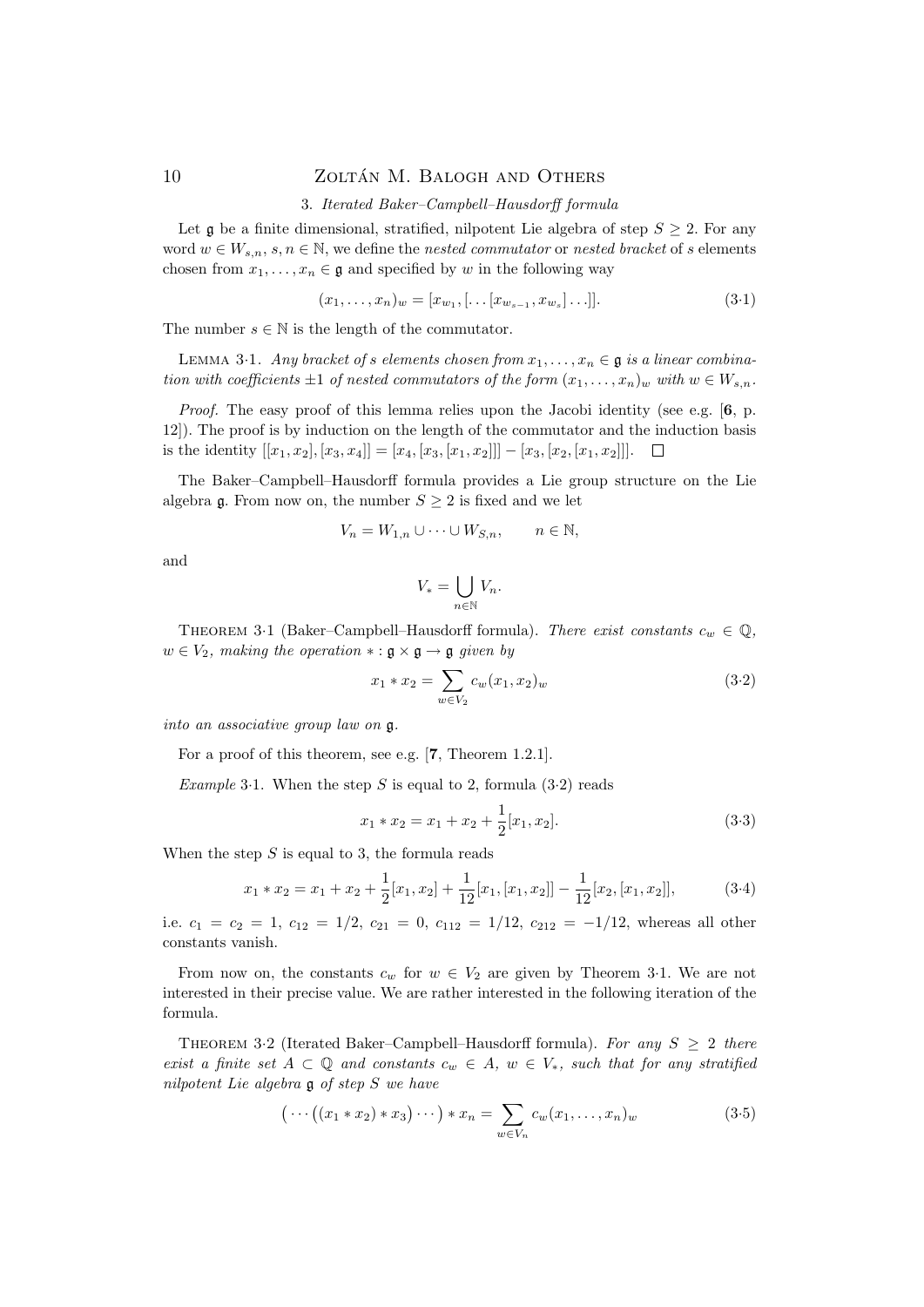for all  $x_1, \ldots, x_n \in \mathfrak{g}, n \geq 2$ .

The parentheses on the left hand side of (3·5) can be dropped since ∗ is an associative operation. We shall denote the iterated product on the left hand side by  $\sum_{k=1}^{n} x_k = x_1 *$  $\cdots * x_n$ .

Example 3.2. When  $S = 2$ , formula (3.5) reads

$$
x_1 * \cdots * x_n = \sum_{i=1}^n x_i + \frac{1}{2} \sum_{1 \leq i < j \leq n} [x_i, x_j].
$$

When  $S = 3$ , the formula reads

$$
x_1 * \dots * x_n = \sum_{i=1}^n x_i + \frac{1}{2} \sum_{1 \le i < j \le n} [x_i, x_j] + \frac{1}{4} \sum_{1 \le i < j < k \le n} [x_i, [x_j, x_k]]
$$
  
+ 
$$
\frac{1}{12} \sum_{i=1}^{n-1} \sum_{i < j \le n} [x_i, [x_i, x_j]] - \frac{1}{12} \sum_{j=1}^n \sum_{i, k > j} [x_i, [x_j, x_k]].
$$
\n
$$
(3.6)
$$

This formula can be proved by induction on  $n \geq 2$  starting from (3.4).

*Proof of Theorem* 3.2. We define recursively subsets  $A_n \subset \mathbb{Q}$ ,  $n \in \mathbb{N}$ , in the following way. Let  $A_1 = \{0, 1\}$ , fix the constants  $c_w$ ,  $w \in V_2$ , as in Theorem 3.1, and let

$$
A_2 = \{c_w \in \mathbb{Q} : w \in V_2\}.
$$
\n
$$
(3.7)
$$

Now assume that  $A_1 \subset A_2 \subset \cdots \subset A_n$  are already defined. Let  $\ell_{n+1} = (nS)^S$  and define

$$
A_{n+1} = \left\{ \sum_{h=1}^{\ell_{n+1}} d_h d_{0,h} d_{1,h} \cdots d_{i,h} \, | \, d_h \in \{\pm 1\}, d_{0,h} \in A_2, d_{1,h}, \ldots, d_{i,h} \in A_n, \, i \leq S - 1 \right\}.
$$
\n
$$
(3.8)
$$

For any  $n \in \mathbb{N}$  and  $m = 1, \ldots, n$ , we denote by  $V_n^m$  the set of all words  $w \in V_n$ , with  $w = w_1 \cdots w_i$  for some  $i = 1, \ldots, S$ , such that the set

$$
\{w_1,\ldots,w_i\}\subset\{1,\ldots,n\}
$$

contains exactly m distinct elements.

We claim there is a choice of constants  $c_w \in \mathbb{Q}$  for all  $w \in V_*$  such that (3.5) holds for any  $x_1, \ldots, x_n \in \mathfrak{g}$  and moreover that

$$
c_w \in A_m \qquad \text{for all } w \in V_n^m, \ 2 \le m \le \min\{n, S\}. \tag{3.9}
$$

The claim implies Theorem 3·2. Indeed, suppose that the claim holds. Then the set  $A = A_S$  is finite and by (3·9) the formula (3·5) holds with constants  $c_w \in A$ . In fact, commutators of more than  $S$  elements vanish by  $(1.6)$ , and thus the sum in  $(3.5)$  ranges only over those  $w \in W_n^m$  with  $m \leq S$ .

The proof of the claim is by induction on n. The induction basis is  $n = 2$ . In this case, (3·5) reduces to (3·2). Now assume that (3·5) holds for n, i.e. there are constants  $c_w \in A_n$ such that the formula holds for any n elements  $x_1, \ldots, x_n \in \mathfrak{g}$ . Moreover, assume that (3.9) holds. Let  $x_1, \ldots, x_{n+1} \in \mathfrak{g}$  and set  $x = x_1 * \cdots * x_n$ . Here and in the sequel, we use the notation  $x_w = (x_1, \ldots, x_n)_w$ . By the inductive hypothesis,

$$
x = \sum_{w \in V_n} c_w x_w \tag{3.10}
$$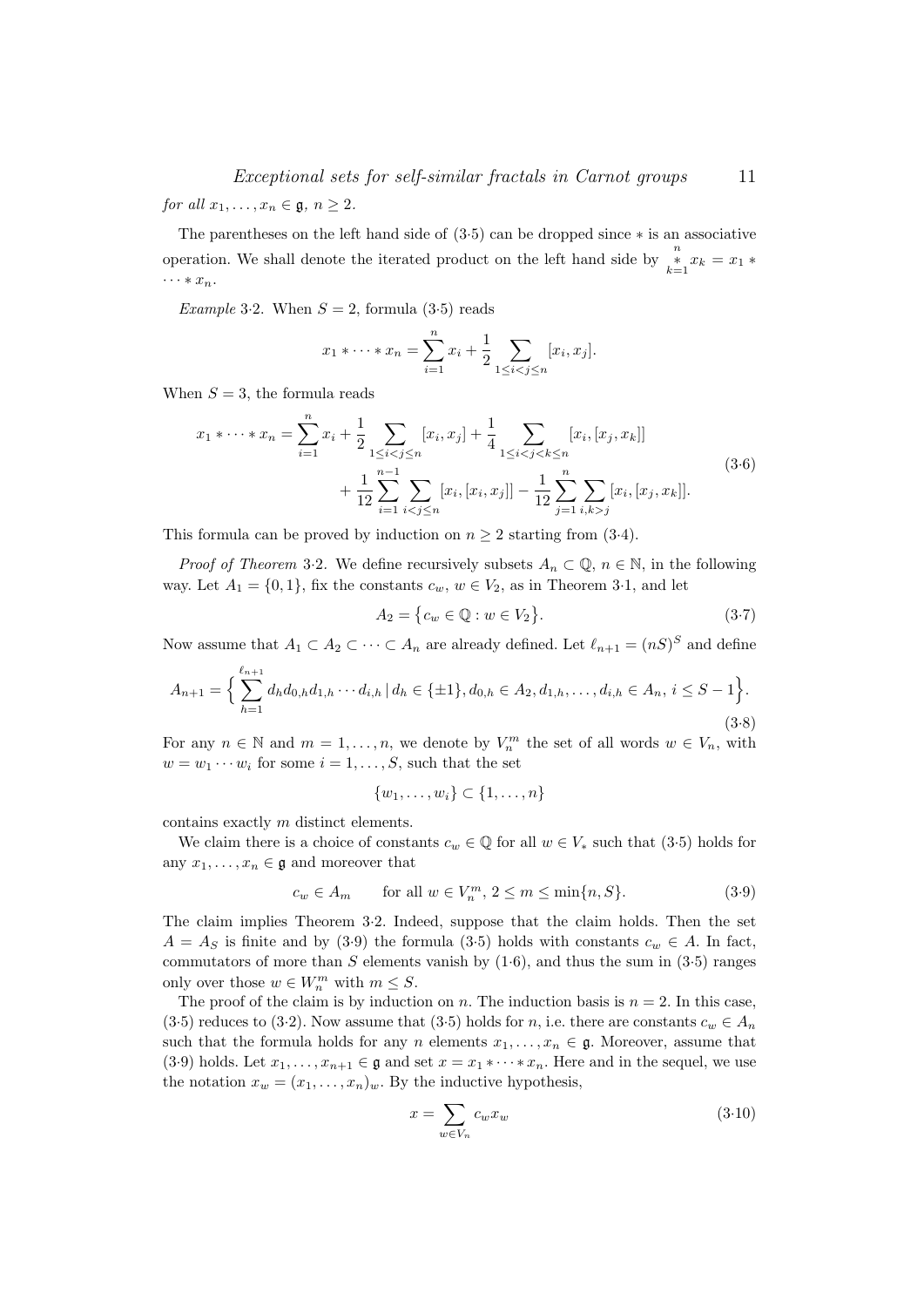with  $c_w \in A_n$ . By (3·2) and by the associativity of the operation  $\ast$ , we obtain

$$
\sum_{k=1}^{n+1} x_k = x * x_{n+1} = \sum_{v \in V_2} c_v(x, x_{n+1})_v.
$$
 (3.11)

For any word  $v \in V_2$ , with  $v = v_1 \cdots v_i$  for some  $i = 1, \ldots, S$ , we let

$$
|v|_1 = \text{card} \{ h \in \{1, \ldots, i\} \, | \, v_h = 1 \}.
$$

Then we define the word  $\hat{v} \in V_{|v|_1+1}$  in the following way:

- (i) The  $|v|_1$  indexes 1 in v are progressively relabeled to  $1, \ldots, |v|_1$ ;
- (ii) The  $i |v|_1$  indexes 2 in v are relabeled to  $|v|_1 + 1$ .

We denote the resulting word by  $\hat{v}$ . For example, if  $v = 11221211$  then  $\hat{v} = 12663645$ . Using this notation, we have

$$
(x, x_{n+1})_v = (\underbrace{x, \ldots, x}_{|v|_1}, x_{n+1})_{\widehat{v}} = \sum_{w_1, \ldots, w_{|v|_1} \in V_n} c_{w_1} \cdots c_{w_{|v|_1}} (x_{w_1}, \ldots, x_{w_{|v|_1}}, x_{n+1})_{\widehat{v}}.
$$

By Lemma 3·1, there exist constants  $d_{v,w_1,...,w_{|v|_1}}^u \in \{0, \pm 1\}$ ,  $u \in V_{n+1}$ , such that

$$
(x_{w_1}, \ldots, x_{w_{|v|_1}}, x_{n+1})_{\widehat{v}} = \sum_{u \in V_{n+1}} d_{v, w_1, \ldots, w_{|v|_1}}^u (x_1, \ldots, x_{n+1})_u.
$$
 (3.12)

From  $(3.11)$  and  $(3.12)$ , we finally obtain

$$
\sum_{k=1}^{n+1} x_k = \sum_{u \in V_{n+1}} c_u(x_1, \dots, x_{n+1})_u,
$$
\n(3.13)

where

$$
c_u = \sum_{v \in V_2} \sum_{w_1, \dots, w_{|v|_1} \in V_n} c_v c_{w_1} \cdots c_{w_{|v|_1}} d_{v, w_1, \dots, w_{|v|_1}}^u \in A_{n+1}.
$$

In the sum, there are at most  $\ell_{n+1} = (nS)^S$  summands.

Now we show that  $c_u \in A_m$  for all  $u \in V_{n+1}^m$  with  $2 \le m \le \min\{n+1, S\}$ . Assume that in  $(x_1, \ldots, x_{n+1})_u$  there appear at most  $m \leq S$  distinct elements chosen from  $x_1, \ldots, x_{n+1}$  (if  $m > S$  then  $(x_1, \ldots, x_{n+1})_u = 0$  by  $(1 \cdot 6)$ ). From  $(3 \cdot 12)$ , we deduce that in the commutator  $(x_{w_1},...,x_{w_{|v|_1}},x_{n+1})_{\hat{v}}$  there appear at most m distinct elements<br>chosen from  $x_{w_1}$  On the other hand  $x_{w_1}$  west appear at least once If this chosen from  $x_1, \ldots, x_{n+1}$ . On the other hand,  $x_{n+1}$  must appear at least once. If this is not the case, then we have either  $(x, x_{n+1})_v = 0$  or  $v \in W_{1,2}$  and there would be nothing to prove. It follows that in each commutator  $x_{w_1}, \ldots, x_{w_{|v|_1}}$  there can appear at most  $m-1$  distinct elements chosen from  $x_1, \ldots, x_n$ . Then, by induction we have  $c_{w_1}, \ldots, c_{w_{|v|_1}} \in A_{m-1}$ . This shows that  $c_u \in A_m$ .

For  $i = 1, \ldots, S$ , let us introduce the ordered pairs of words

$$
G_{i,n} = W_{i,n} \times W_{i,S} \quad \text{and} \quad G_n = G_{1,n} \cup \dots \cup G_{S,n}.
$$
\n
$$
(3.14)
$$

For any pair  $(w, k) \in G_n$ , define

$$
(x_1, \ldots, x_n)_{w,k} = [x_{w_1}^{(k_1)}, \ldots, [x_{w_{i-1}}^{(k_{i-1})}, x_{w_i}^{(k_i)}] \ldots];
$$
\n(3.15)

see (1.7) for the notation used here. The first word  $w = w_1 \cdots w_i$  of the pair  $(w, k)$  in  $G_{i,n}$  selects i elements out of n elements  $x_1, \ldots, x_n \in \mathfrak{g}$ . The second word  $k = k_1 \cdots k_i$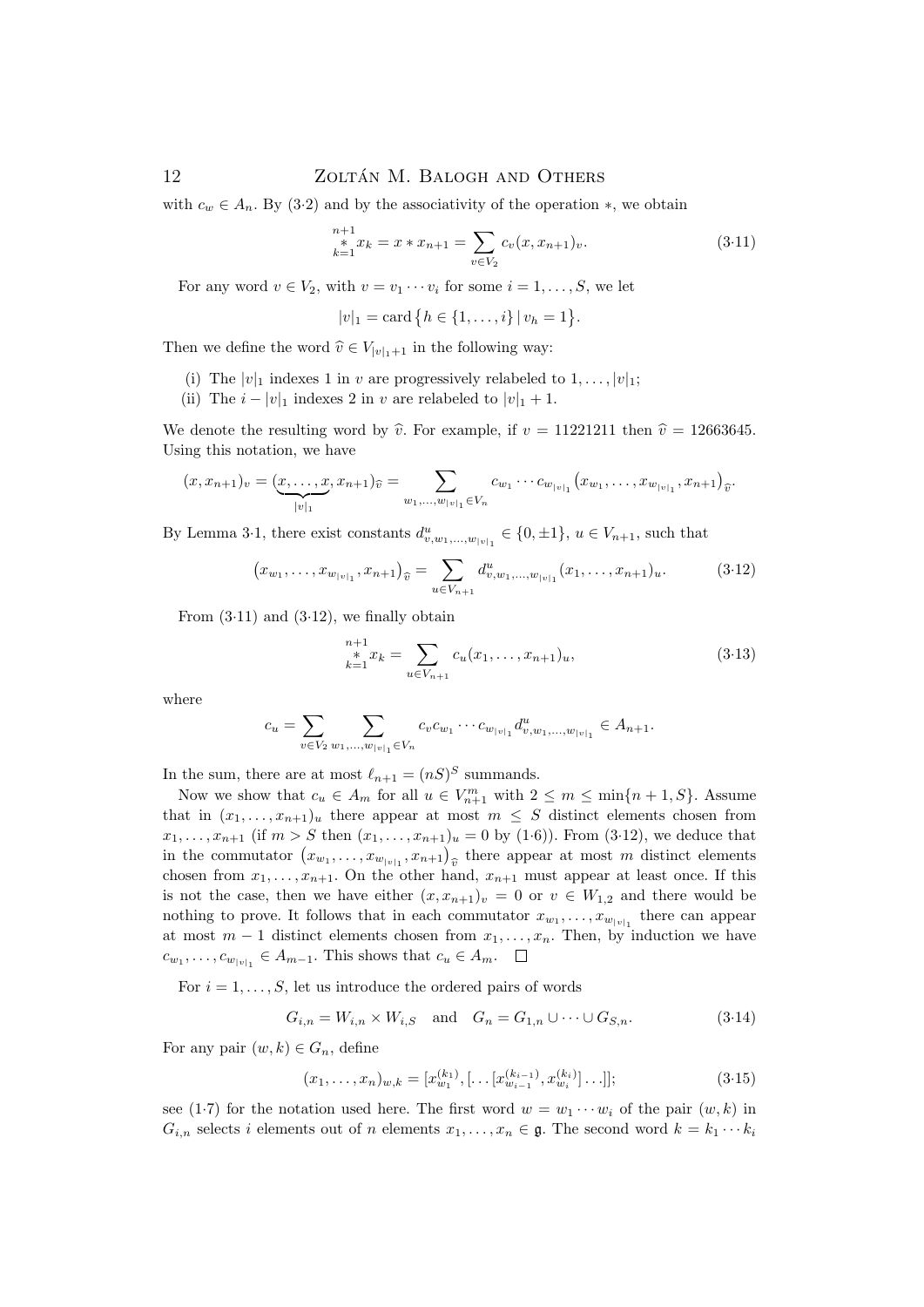selects corresponding strata in the Lie algebra decomposition (1·5). We also define the weight of a word  $k \in W_{i,S}$  to be

$$
|k|=k_1+\cdots+k_j.
$$

COROLLARY 3.1. Let  $x = x_1 * \cdots * x_n$  with  $x_1, ..., x_n \in \mathfrak{g}$ , and  $x = x^{(1)} + \cdots + x^{(S)}$ with  $x^{(i)} \in \mathfrak{g}_i$ . Then, for any  $i = 1, \ldots, S$  we have

$$
x^{(i)} = \sum_{\substack{(w,k)\in G_n \\ |k|=i}} c_w(x_1, \dots, x_n)_{w,k}.
$$
 (3.16)

*Proof.* First notice that if  $w \in W_{i,n}$ ,  $i = 1, \ldots, S$ , then

$$
(x_1,\ldots,x_n)_w=\sum_{k\in W_{i,S}}(x_1,\ldots,x_n)_{w,k}.
$$

Then by Theorem 3·2 we obtain

$$
x=\sum_{w\in V_n}c_w(x_1,\ldots,x_n)_w=\sum_{(w,k)\in G_n}c_w(x_1,\ldots,x_n)_{w,k}.
$$

On the other hand, from (1.6) it follows that for all  $i, j \geq 1$ 

$$
[\mathfrak{g}_i,\mathfrak{g}_j]\subset \mathfrak{g}_{i+j},
$$

and thus  $(x_1, \ldots, x_n)_{w,k} \in \mathfrak{g}_i$  if  $|k| = i$ . Formula (3.16) follows.

### 4. Transition map

Let us recall that we have identified the group  $\mathbb G$  and its Lie algebra  $\mathfrak g$  via the Baker– Campbell–Hausdorff formula. Throughout this section, we write  $\mathfrak g$  in place of  $\mathbb G$  to conform with the notation of the previous section.

Let  $a_1, \ldots, a_M \in \mathfrak{g}$  and  $r_1, \ldots, r_M > 0$ . Throughout this section, we assume that

$$
r_{max} = \max\{r_1, \dots, r_M\} < \frac{1}{2}.\tag{4-1}
$$

Let  $f_j: \mathfrak{g} \to \mathfrak{g}$  denote the contraction  $f_j(x) = a_j * \delta_{r_j}(x)$ ,  $j = 1, \ldots, M$ . Denote by  $K_{\mathbf{a}}$ the invariant set of  $f = \{f_1, \ldots, f_M\}$ , where  $\mathbf{a} = (a_1, \ldots, a_M) \in \mathfrak{g}^M$  is the M-tuple of translation vectors. The projection  $\pi_{\mathbf{a}} : W_{\infty,M} \to K_{\mathbf{a}}$  is

$$
\pi_{\mathbf{a}}(\omega)=\lim_{\ell\to\infty}f_{\omega_1}\circ\ldots\circ f_{\omega_\ell}(0).
$$

For  $\omega, \upsilon \in W_{\infty,M}$ , define the transition map  $T_{\omega,\upsilon} = (T^1_{\omega,\upsilon}, \dots, T^M_{\omega,\upsilon}) : \mathfrak{g}^M \to \mathfrak{g}^M$ 

$$
T_{\omega,\upsilon}^{j}(\mathbf{a}) = \begin{cases} \pi_{\mathbf{a}}(\omega)^{-1} * \pi_{\mathbf{a}}(\upsilon) & \text{for } j = 1 \\ a_{i} & \text{for } j = 2, \dots, M. \end{cases}
$$
(4.2)

In what follows, we make use of words in  $W_{\infty,M}$  indexed by words chosen from another symbol set  $W_{i,\infty}$ . For this reason, in the rest of this section we denote elements of  $W_{\infty,M}$ by Greek letters.

The aim of this section is to prove the following theorem.

THEOREM 4.1 (Euclidean bi-Lipschitz continuity of the transition map). Let  $\omega, v$  be elements of  $W_{\infty,M}$  satisfying  $1 = \omega_1 \neq \nu_1$ . For any compact set  $K \subset \mathfrak{g}^M$  there exists a constant  $C = C(K) \ge 1$  independent of  $\omega$  and  $\upsilon$  such that  $T_{\omega,\upsilon}|_K$  is C-bi-Lipschitz continuous on K with respect to the standard metric.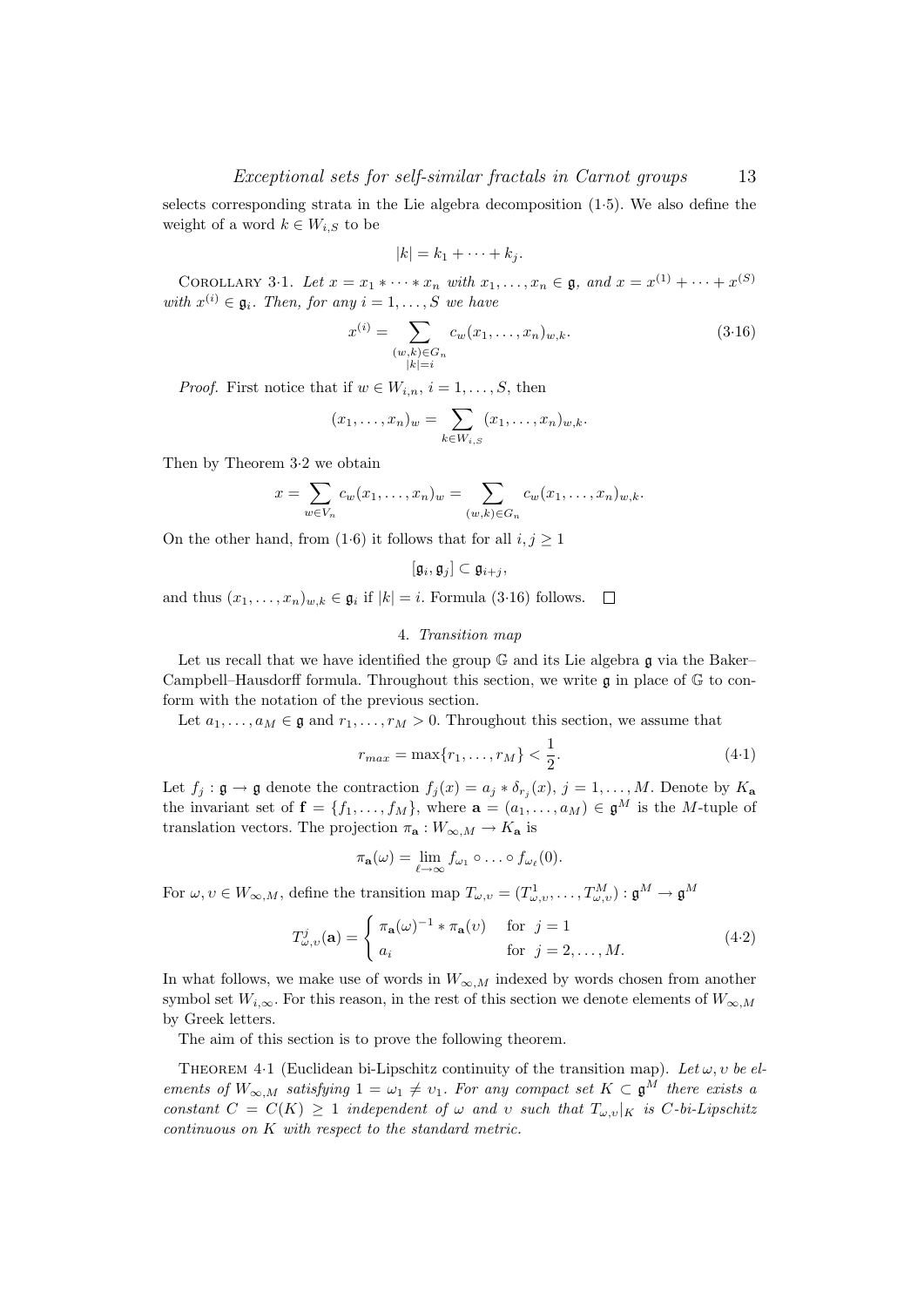By standard metric, we mean any metric on the vector space  $\mathfrak{g}^M$  which is induced by a norm, e.g., the Euclidean metric. Under the aforementioned identification of g and G, this corresponds to the Euclidean metric on  $\mathbb{G}^M$ .

# 4·1. Projection map

Our first task is to compute an explicit formula for the mapping  $\pi_{a}$ . Recall that, according to  $(3.14)$ , we have

$$
G_M = \bigcup_{i=1}^S W_{i,M} \times W_{i,S}.
$$

We use the following notation. For  $(g, k) \in W_{i,M} \times W_{i,S}$  we let

$$
\mathbf{a}_{g,k} = [a_{g_1}^{(k_1)}, \ldots, [a_{g_{i-1}}^{(k_{i-1})}, a_{g_i}^{(k_i)}] \ldots]].
$$
\n(4.3)

This is consistent with (3·15). Moreover, for  $\omega \in W_{\infty,M}$ ,  $v \in W_{i,\infty}$  and  $k \in W_{i,S}$  we let

$$
\mathbf{a}_{v,k}(\omega) = [a_{\omega_{v_1}}^{(k_1)}, [\dots, [a_{\omega_{v_{i-1}}}^{(k_{i-1})}, a_{\omega_{v_i}}^{(k_i)}] \dots]]. \tag{4.4}
$$

For any  $g \in W_{i,M}$  and  $\omega \in W_{\infty,M}$ , let  $W_g(\omega) \subset W_{i,\infty}$  denote the set of all  $v \in W_{i,\infty}$ such that

$$
(a_{\omega_{v_1}}, \ldots, a_{\omega_{v_i}}) = (a_{g_1}, \ldots, a_{g_i}).
$$
\n(4.5)

Finally, let  $r_{\omega_1\cdots\omega_n} = r_{\omega_1}\cdots r_{\omega_n}$ , where we stipulate that the empty product is equal to one. For  $\omega \in W_{\infty,M}$ ,  $v \in W_{i,\infty}$  and  $k \in W_{i,S}$  let

$$
r_{v,k}(\omega) := \prod_{h=1}^{i} r_{\omega_1...\omega_{v_h-1}}^{k_h}.
$$
 (4.6)

LEMMA 4·1 (Representation Formula for  $\pi_{\mathbf{a}}$ ). For any  $\omega \in W_{\infty,M}$  we have

$$
\pi_{\mathbf{a}}(\omega) = \sum_{(g,k)\in G_M} \gamma_{g,k}(\omega) \mathbf{a}_{g,k},\tag{4-7}
$$

where the coefficients  $\gamma_{g,k}(\omega) \in \mathbb{R}$  are given by

$$
\gamma_{g,k}(\omega) = \sum_{v \in W_g(\omega)} c_v r_{v,k}(\omega). \tag{4-8}
$$

Here, the constants  $c_v \in \mathbb{R}$  are given by Theorem 3.2.

*Proof.* We prove by induction on  $n \in \mathbb{N}$  that for any  $\omega \in W_{\infty,M}$  and  $x \in \mathfrak{g}$  we have

$$
f_{\omega_1} \circ \cdots \circ f_{\omega_n}(x) = \sum_{k=1}^n \delta_{r_{\omega_1 \cdots \omega_{k-1}}}(a_{\omega_k}) \ast \delta_{r_{\omega_1 \cdots \omega_n}}(x). \tag{4.9}
$$

For  $n = 1$  this is the definition of  $f_{\omega_1}$ . Using the properties  $\delta_{\varrho}(\delta_{\sigma}(a)) = \delta_{\varrho\sigma}(a)$  and  $\delta_{\rho}(a) * \delta_{\rho}(b) = \delta_{\rho}(a * b)$ , we get

$$
f_{\omega_1} \circ \cdots \circ f_{\omega_{n+1}}(x) = f_{\omega_1} \circ \cdots \circ f_{\omega_n} (f_{\omega_{n+1}}(x))
$$
  
= 
$$
\underset{k=1}{\overset{n}{*}} \delta_{r_{\omega_1 \cdots \omega_{k-1}}} (a_{\omega_k}) * \delta_{r_{\omega_1 \cdots \omega_n}} (a_{\omega_{n+1}} * \delta_{r_{\omega_{n+1}}}(x))
$$
  
= 
$$
\underset{k=1}{\overset{n+1}{*}} \delta_{r_{\omega_1 \cdots \omega_{k-1}}} (a_{\omega_k}) * \delta_{r_{\omega_1 \cdots \omega_{n+1}}}(x).
$$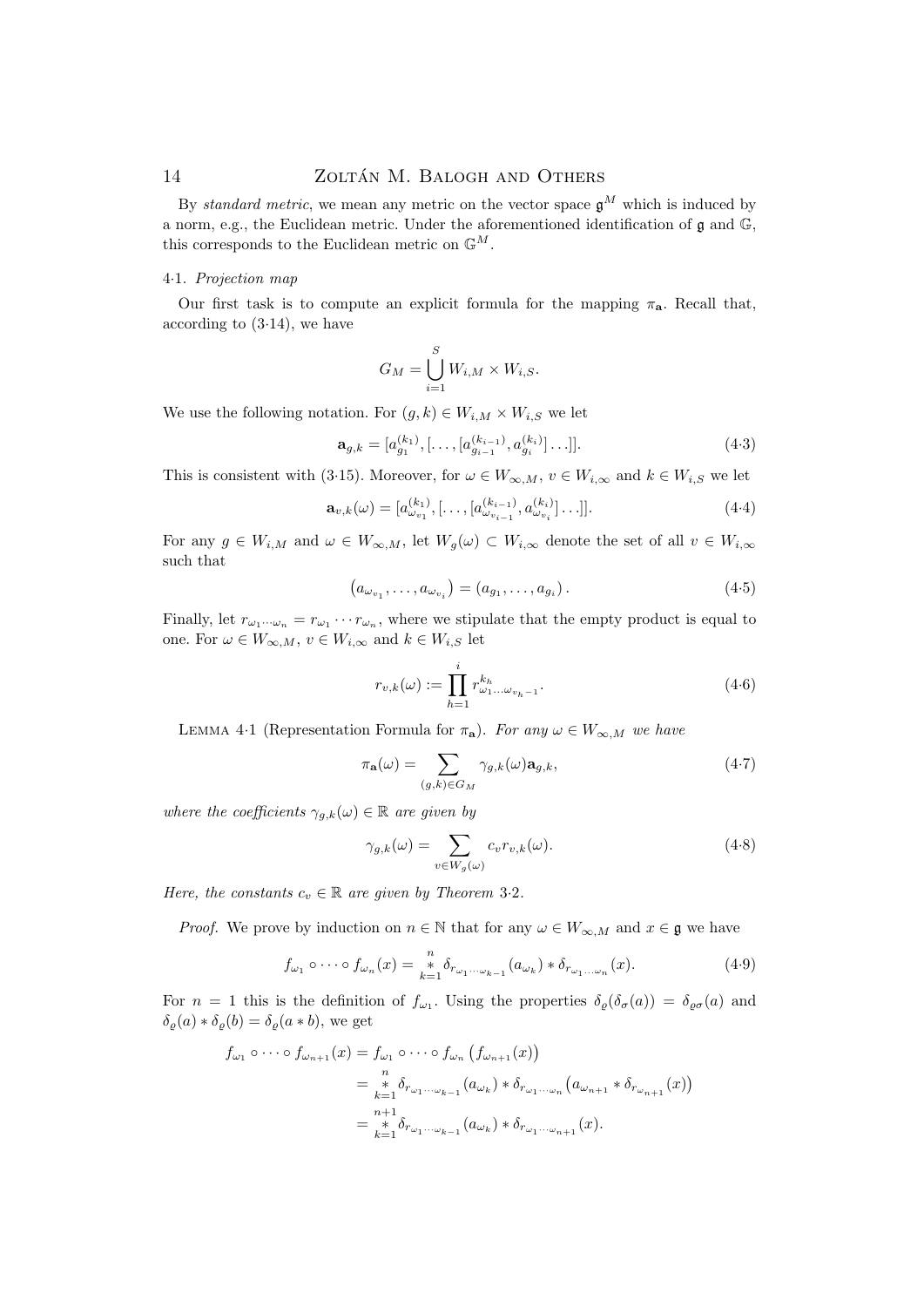## Exceptional sets for self-similar fractals in Carnot groups 15

This is (4.9) for  $n + 1$ . Choosing  $x = 0$  in (4.9), we obtain

$$
x_n := f_{\omega_1} \circ \ldots \circ f_{\omega_n}(0) = \sum_{k=1}^n \delta_{r_{\omega_1 \cdots \omega_{k-1}}}(a_{\omega_k}).
$$

Using the notation  $(4.6)$  and  $(4.4)$  and beginning from  $(3.16)$ , we obtain

$$
x_n = \sum_{(v,k)\in G_n} c_v r_{v,k}(\omega) \mathbf{a}_{v,k}(\omega), \qquad (4.10)
$$

where we also used the property  $\delta_{r_{\omega_1\cdots\omega_{k-1}}}(a_{\omega_k})^{(i)}=r_{\omega_1\cdots\omega_{k-1}}^i a_{\omega_k}^{(i)}, i=1,\ldots,S$ . Formula (4·10) can be rearranged in the following way

$$
x_n = \sum_{(g,k)\in G_M} \gamma_{g,k}^n(\omega) \mathbf{a}_{g,k},
$$

where the coefficients  $\gamma_{g,k}^n(\omega) \in \mathbb{R}$  are given by

$$
\gamma_{g,k}^n(\omega) = \sum_{v \in W_g^n(\omega)} c_v r_{v,k}(\omega).
$$

Here  $W_g^n(\omega)$  is the set of  $v \in W_{i,n}$  for which (4.5) holds. Letting  $n \to \infty$  yields (4.7).

LEMMA 4.2. There exists a constant  $C_1 < \infty$  such that

$$
|\gamma_{g,k}(\omega)| \le C_1 \tag{4.11}
$$

for all  $(g, k) \in G_M$  and  $\omega \in W_{\infty, M}$ .

*Proof.* For  $n \in \mathbb{N}$  and  $(g, k) \in G_M$  we have

$$
|\gamma_{g,k}^n(\omega)| = \left| \sum_{v \in W_g^n(\omega)} c_v r_{v,k}(\omega) \right| \le \max_{c_w \in A} |c_w| \sum_{v \in W_g^n(\omega)} r_{v,k}(\omega), \tag{4.12}
$$

where  $A \subset \mathbb{Q}$  is the finite set given by Theorem 3.2. For  $(v, k) \in G_{i,n}$ ,  $i = 1, \ldots, S$ , using the formula (4·6) we have

$$
r_{v,k}(\omega) = \prod_{h=1}^{i} r_{\omega_1 \cdots \omega_{v_h-1}}^{k_h} \le \prod_{h=1}^{i} \left(\frac{1}{2}\right)^{v_h-1},
$$

since  $r_1, \ldots, r_M < 1/2$  and  $k_1, \ldots, k_i \geq 1$ . Replacing the sum over  $v \in W_g^n(\omega)$  with the sum over all  $v \in W_{i,n}$ , for the appropriate choice of  $i \in \{1, \ldots, S\}$ , we obtain

$$
\sum_{v \in W_g^n(\omega)} r_{v,k}(\omega) \le \sum_{v_1, \dots, v_i=1}^n \prod_{h=1}^i \left(\frac{1}{2}\right)^{v_h - 1} = \left(\sum_{v=1}^n 2^{1-v}\right)^i \le 2^i \le 2^s.
$$

Then (4·11) holds with  $C = 2^S \max_{c_w \in A} |c_w|$ .  $\Box$ 

#### 4·2. Formula for the transition map

Next, we provide an explicit formula for the transition map  $T_{\omega,v}$ . Let  $i \in \{1,\ldots,S\}$ . For pairs  $(g_1, k_1), \ldots, (g_i, k_i)$  in  $G_M$ , let

$$
\mathbf{a}_{g_1,k_1,\ldots,g_i,k_i}=[\mathbf{a}_{g_1,k_1},[\ldots [\mathbf{a}_{g_{i-1},k_{i-1}},\mathbf{a}_{g_i,k_i}]\ldots]].
$$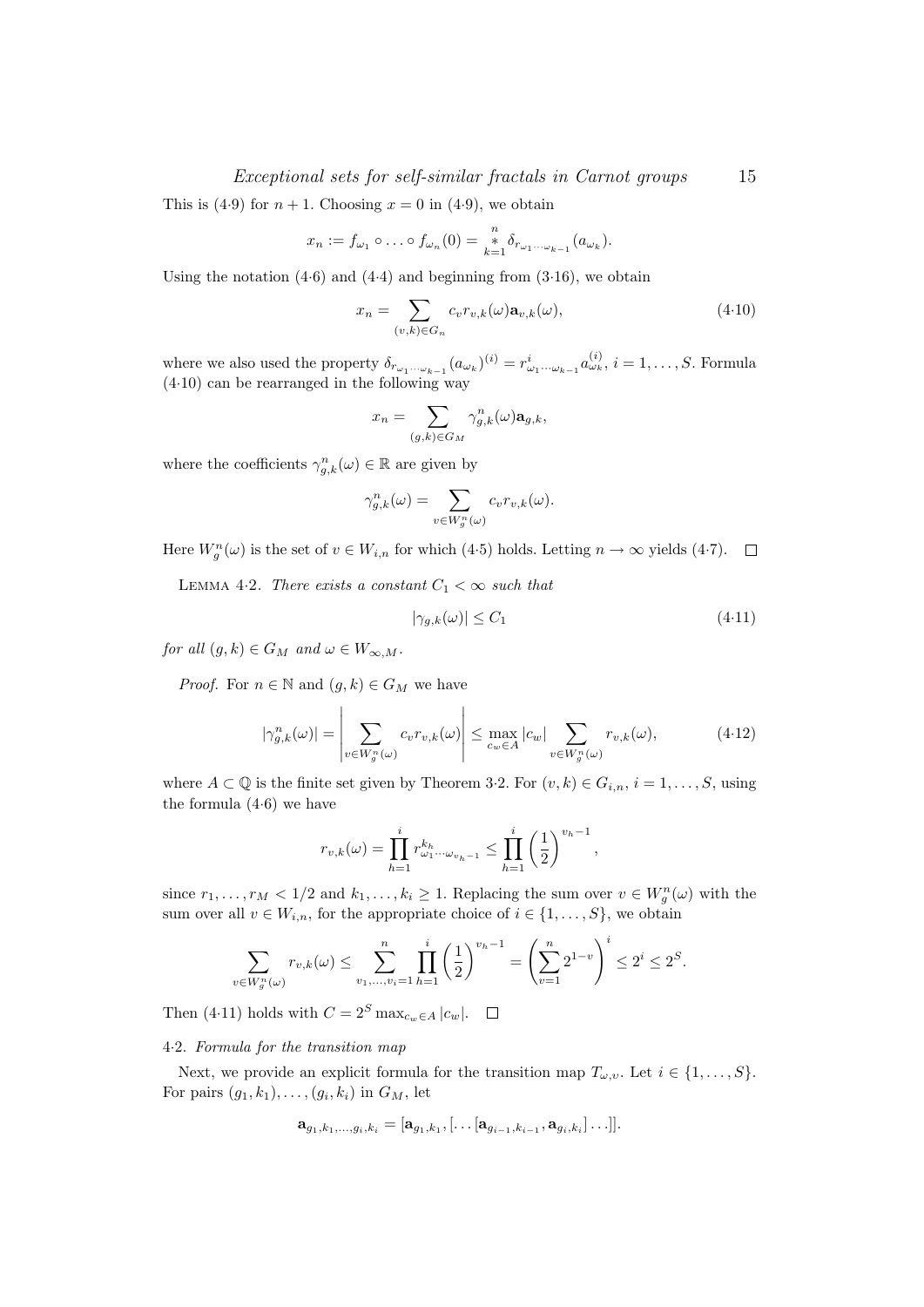LEMMA 4.3 (Representation Formula for the transition map). For  $\omega, v \in W_{\infty,M}$  we have  $\overline{a}$ 

$$
T_{\omega,v}^1(\mathbf{a}) = \sum_{i=1}^S \sum_{(g_1,k_1),\dots,(g_i,k_i)\in G_M} \Gamma_{g_1,k_1,\dots,g_i,k_i}(\omega,\upsilon) \mathbf{a}_{g_1,k_1,\dots,g_i,k_i},\tag{4.13}
$$

where the coefficients  $\Gamma_{g_1,k_1,\dots,g_i,k_i}(\omega,\nu) \in \mathbb{R}$  are given by

$$
\Gamma_{g_1,k_1,\dots,g_i,k_i}(\omega,\upsilon) = \sum_{u \in W_{i,2}} c_u \prod_{h=1}^i (-1)^{u_h} \gamma_{g_h,k_h}(\omega^{u_h}), \quad \omega^{u_h} = \begin{cases} \omega, & u_h = 1, \\ \upsilon, & u_h = 2. \end{cases} \tag{4.14}
$$

*Proof.* Let  $x_1 = \pi_{\mathbf{a}}(\omega)^{-1} = -\pi_{\mathbf{a}}(\omega)$  and  $x_2 = \pi_{\mathbf{a}}(\nu)$ . From (3.2) we get

$$
T_{\omega,v}^1(\mathbf{a}) = \sum_{i=1}^S \sum_{u \in W_{i,2}} c_u(x_1, x_2)_u,
$$

and using (4·7) we find

$$
(x_1, x_2)_u = [x_{u_1}, [\dots, [x_{u_{i-1}}, x_{u_i}] \dots]]
$$
  
= 
$$
\sum_{(g_1, k_1), \dots, (g_i, k_i) \in G_M} \prod_{h=1}^i (-1)^{u_h} \gamma_{g_h, k_h}(\omega^{u_h}) \mathbf{a}_{g_1, k_1, \dots, g_i, k_i}.
$$

The formulas (4.13) and (4.14) follow.  $\square$ 

LEMMA 4.4. There exists a constant  $C_2 < \infty$  such that

$$
|\Gamma_{g_1,k_1,\dots,g_i,k_i}(\omega,\upsilon)| \le C_2 \tag{4.15}
$$

for all  $(g_1,k_1),\ldots,(g_i,k_i)\in G_M$ ,  $i=1,\ldots,S$ , and all  $\omega, \upsilon\in W_{\infty,M}$ .

*Proof.* By  $(4.14)$ , we have

$$
|\Gamma_{g_1,k_1,...,g_i,k_i}(\omega,\nu)| \leq \sum_{u \in W_{i,2}} |c_u| \prod_{h=1}^i |\gamma_{g_h,k_h}(\omega^{u_h})|.
$$

Now (4.15) follows from (4.11) with  $C_2 = 2^S C_1^S \max_{c_u \in A} |c_u|$ .

LEMMA 4.5. Let  $\omega, \upsilon \in W_{\infty,M}$  with  $\omega_1 \neq \upsilon_1$ . Then

$$
|\Gamma_{g,s}(\omega,\upsilon)| \ge \frac{1 - 2r_{max}^i}{1 - r_{max}^i} \tag{4.16}
$$

for all  $g \in {\{\omega_1, \nu_1\}}$  and  $i = 1, \ldots, S$ .

*Proof.* By  $(4.14)$ ,  $(4.8)$ ,  $(4.6)$ , and the triangle inequality, we obtain

$$
|\Gamma_{g,i}(\omega, v)| = |\gamma_{g,i}(v) - \gamma_{g,i}(\omega)|
$$
  
\n
$$
= \left| \sum_{u \in W_g(v)} c_u r_{u,i}(v) - \sum_{u \in W_g(\omega)} c_u r_{u,i}(\omega) \right|
$$
  
\n
$$
= \left| \sum_{u=1}^{\infty} r_{v_1 \cdots v_{u-1}}^i \delta_{v_ug} - \sum_{u=1}^{\infty} r_{\omega_1 \cdots \omega_{u-1}}^i \delta_{\omega_ug} \right|
$$
  
\n
$$
\geq 1 - \left| \sum_{u=2}^{\infty} r_{v_1 \cdots v_{u-1}}^i \delta_{v_ug} - \sum_{u=2}^{\infty} r_{\omega_1 \cdots \omega_{u-1}}^i \delta_{\omega_ug} \right|.
$$
\n(4.17)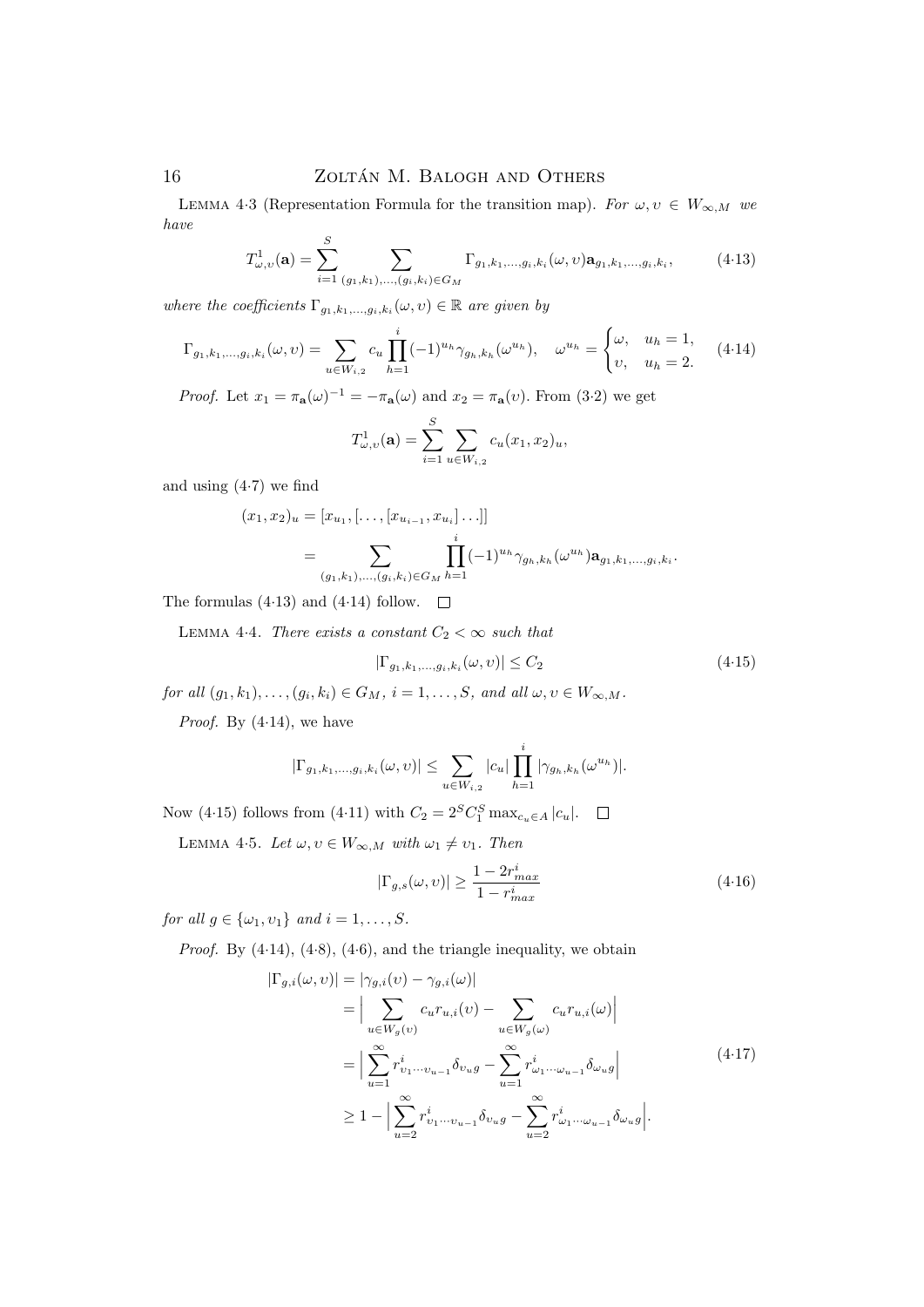### Exceptional sets for self-similar fractals in Carnot groups 17

Here we wrote  $\delta_{vw}$  for the Kronecker delta function. We estimate

$$
\left| \sum_{u=2}^{\infty} r_{v_1 \dots v_{u-1}}^i \delta_{v_u g} - \sum_{u=2}^{\infty} r_{\omega_1 \dots \omega_{u-1}}^i \delta_{\omega_u g} \right| \leq \sum_{u=1}^{\infty} \max \{ r_{v_1 \dots v_u}^i, r_{\omega_1 \dots \omega_u}^i \}
$$
\n
$$
\leq \sum_{u=1}^{\infty} r_{max}^{iu} = \frac{r_{max}^i}{1 - r_{max}^i}
$$
\n(4.18)

which is strictly less than one since  $i \geq 1$  and  $r_{max} < \frac{1}{2}$ . Estimate (4.16) follows.

Remark 4·1. The careful reader will note that, in contrast with the results of [22] and [8], the proof of (4·16) does not require Solomyak's trick [22] to obtain the desired esimate under the assumption  $r_{max} < \frac{1}{2}$ . The reason is that we work throughout this paper only with homotheties  $f: \mathbb{G} \to \mathbb{G}$ ,  $f = \tau_a \circ \delta_r$ ,  $a \in \mathbb{G}$ ,  $r > 0$ , i.e., we do not allow any rotations in the defining mappings. This simplifies the work involved in obtaining the estimate in (4·18), since the two terms on the left hand side cannot contribute simultaneously with the same sign.

Let us split the mapping  $T^1_{\omega,\nu}$  into its linear and nonlinear parts. The linear part can be determined by setting  $i = 1$  in (4.13) and choosing  $g \in W_{1,M}$ ,  $k \in W_{1,S}$  in (4.3). Namely, the linear part is

$$
\overline{T}_{\omega,\upsilon}^{1}(\mathbf{a}) = \sum_{(g,k)\in W_{1,M}\times W_{1,S}} \Gamma_{g,k}(\omega,\upsilon) \mathbf{a}_{g,k} = \sum_{g=1}^{M} \sum_{k=1}^{S} \Gamma_{g,k}(\omega,\upsilon) a_g^{(k)},
$$
(4.19)

where

$$
\Gamma_{g,k}(\omega,\upsilon) = \sum_{u \in W_{1,2}} c_u (-1)^u \gamma_{g,k}(\omega^u) = \gamma_{g,k}(\upsilon) - \gamma_{g,k}(\omega).
$$

The nonlinear part is  $\widehat{T}^1_{\omega,\upsilon} = T^1_{\omega,\upsilon} - \overline{T}^1_{\omega,\upsilon}$ . We have the decomposition

$$
T_{\omega,\upsilon}^1 = \overline{T}_{\omega,\upsilon}^1 + \widehat{T}_{\omega,\upsilon}^1. \tag{4.20}
$$

The elements  $\mathbf{a} = (a_1, \dots, a_M) \in \mathfrak{g}^M$  and  $T^1_{\omega, v}(\mathbf{a}) \in \mathfrak{g}$  decompose as

$$
\mathbf{a} = \mathbf{a}^{(1)} + \dots + \mathbf{a}^{(S)}, \qquad \mathbf{a}^{(i)} = (a_1^{(i)}, \dots, a_M^{(i)}),
$$

and

$$
T^{1}_{\omega,v}(\mathbf{a})=T^{1}_{\omega,v}(\mathbf{a})^{(1)}+\cdots+T^{1}_{\omega,v}(\mathbf{a})^{(S)}.
$$

We have the relation

$$
T_{\omega,\upsilon}^{1}(\mathbf{a})^{(1)} = \overline{T}_{\omega,\upsilon}^{1}(\mathbf{a}^{(1)}).
$$
 (4.21)

By (1.6), the variables  $\mathbf{a}^{(h)} = (a_1^{(h)}, \dots, a_M^{(h)})$  with  $h \geq i$  do not occur in  $\widehat{T}_{\omega,v}^1(\mathbf{a})^{(i)}$ . Hence we also have the relation

$$
T_{\omega,\upsilon}^{1}(\mathbf{a})^{(i)} = \overline{T}_{\omega,\upsilon}^{1}(\mathbf{a}^{(i)}) + \widehat{T}_{\omega,\upsilon}^{1}(\mathbf{a}^{(1)} + \dots + \mathbf{a}^{(i-1)})^{(i)}
$$
(4.22)

for  $i = 2, \ldots, S$ .

LEMMA 4·6. Let  $\omega, \upsilon \in W_{\infty,M}$  satisfy  $1 = \omega_1 \neq \upsilon_1$ . Then the map  $T_{\omega,\upsilon} : \mathfrak{g}^M \to \mathfrak{g}^M$  is surjective.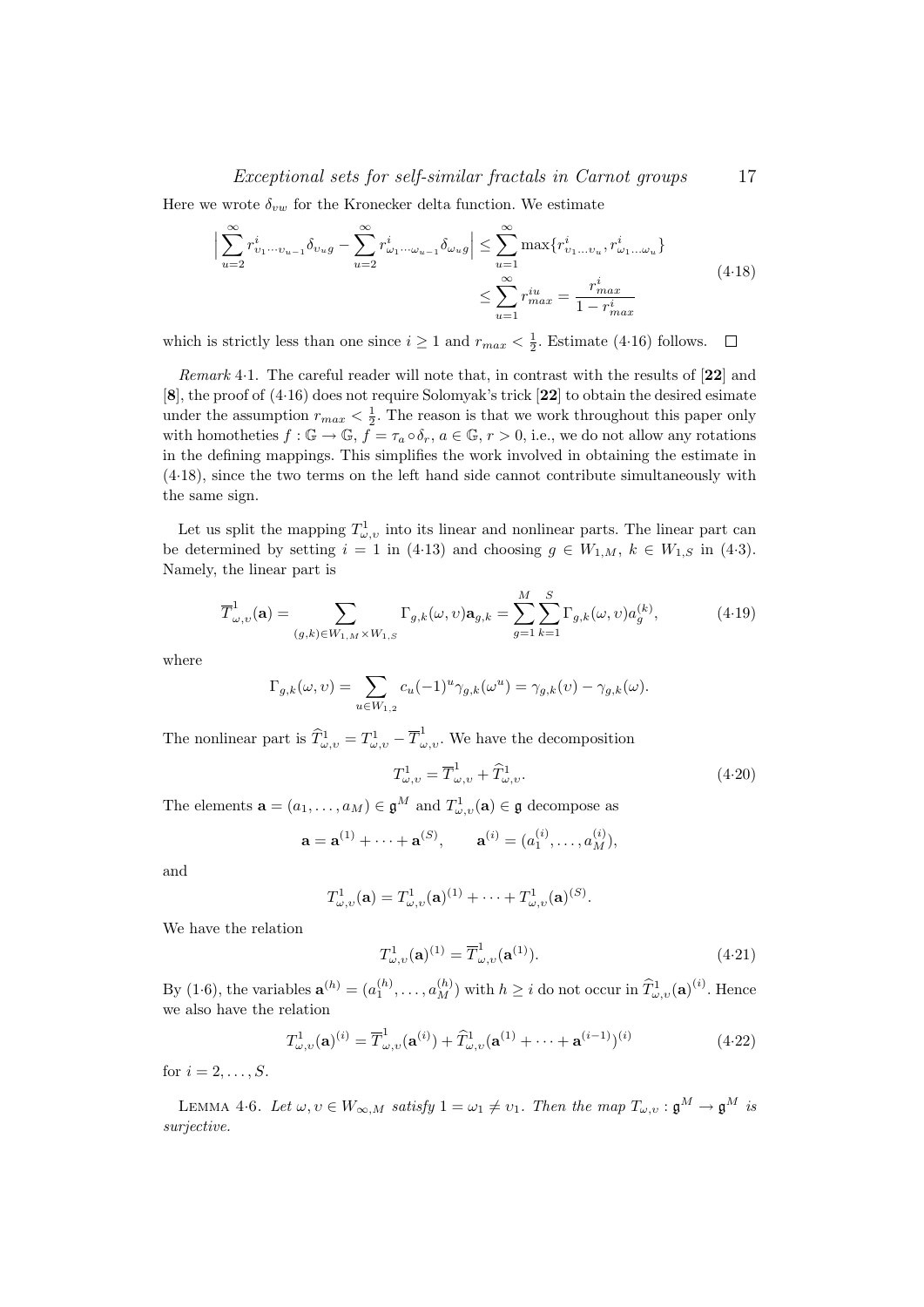*Proof.* For  $\mathbf{b} = (b_1 \ldots, b_M) \in \mathfrak{g}^M$ , we look for  $\mathbf{a} = (a_1 \ldots, a_M) \in \mathfrak{g}^M$  such that  $T_{\omega,\upsilon}(\mathbf{a}) = \mathbf{b}$ , i.e.

$$
T^{1}_{\omega,\upsilon}(a_1,\ldots,a_M) = b_1
$$

$$
a_2 = b_2
$$

$$
\vdots
$$

$$
a_M = b_M,
$$

or, in fact,

$$
T_{\omega,\upsilon}^1(a_1, b_2 \dots, b_M) = b_1. \tag{4.23}
$$

We solve the equation  $(4.23)$  layer by layer. In the first layer, we have

$$
\overline{T}_{\omega,v}^1(a_1^{(1)}, b_2^{(1)}, \dots, b_M^{(1)}) = T_{\omega,v}^1(a_1, b_2 \dots, b_M)^{(1)} = b_1^{(1)},
$$

by  $(4.21)$ . By formula  $(4.19)$ , thanks to the lower bound  $(4.16)$ , we get

$$
a_1^{(1)} = \frac{1}{\Gamma_{1,1}(\nu,\omega)} b_1^{(1)} - \sum_{g=2}^M \frac{\Gamma_{g,1}(\nu,\omega)}{\Gamma_{1,1}(\nu,\omega)} b_g^{(1)} := \Theta_{\omega,\nu}^1(\mathbf{b})^{(1)}.
$$

M

Next, we solve equation  $(4.23)$  in the second layer. By  $(4.22)$  we have

$$
T^{1}_{\omega,\upsilon}(a_1,b_2,\ldots,b_M)^{(2)} = \overline{T}^{1}_{\omega,\upsilon}(a_1^{(2)},b_2^{(2)},\ldots,b_M^{(2)}) + \widehat{T}^{1}_{\omega,\upsilon}(\Theta_{\omega,\upsilon}^1(\mathbf{b})^{(1)},b_2^{(1)},\ldots,b_M^{(1)})^{(2)}
$$
  
=  $b_1^{(2)}$ .

Using again  $(4.19)$  and the lower bound  $(4.16)$ , we get

$$
a_1^{(2)} = \frac{1}{\Gamma_{1,2}(\nu,\omega)} \Big\{ b_1^{(2)} - \sum_{g=2}^M \Gamma_{g,2}(\nu,\omega) b_g^{(2)} - \widehat{T}_{\omega,\upsilon}^1(\Theta_{\omega,\upsilon}^1(\mathbf{b})^{(1)}, b_2^{(1)}, \dots, b_M^{(1)})^{(2)} \Big\}
$$
  
:=  $\Theta_{\omega,\upsilon}^1(\mathbf{b})^{(2)}$ .

Now  $a_1^{(i)} = \Theta_{\omega, v}^1(\mathbf{b})^{(i)}$  can be determined recursively for each  $i = 1, \ldots, S$ . In fact,

$$
a_1^{(i)} = \frac{1}{\Gamma_{1,i}(\nu,\omega)} \Big\{ b_1^{(i)} - \sum_{g=2}^M \Gamma_{g,2}(\nu,\omega) b_g^{(i)} - \Lambda_{\omega,\nu}^{(i)}(\mathbf{b}) \Big\} := \Theta_{\omega,\nu}^1(\mathbf{b})^{(i)},\tag{4.24}
$$

where

$$
\Lambda_{\omega,\upsilon}^{(i)}(\mathbf{b}) = \widehat{T}_{\omega,\upsilon}^{1}(\Theta_{\omega,\upsilon}^{1}(\mathbf{b})^{(1)} + \cdots + \Theta_{\omega,\upsilon}^{1}(\mathbf{b})^{(i-1)}, b_{2}^{(1)} + \cdots + b_{2}^{(i-1)}, \ldots, b_{M}^{(1)} + \cdots + b_{M}^{(i-1)})^{(i)}.
$$
\nThis completes the proof

\n
$$
\Box
$$

This completes the proof.  $\Box$ 

The proof of Lemma 4.6 provides a formula for the inverse  $\Theta_{\omega,\nu} : \mathfrak{g}^M \to \mathfrak{g}^M$  of the mapping  $T_{\omega,v}.$  In fact, the *i*th component of  $\Theta_{\omega,v}$  is

$$
\Theta_{\omega,v}^j(\mathbf{b}) = \begin{cases} \Theta_{\omega,v}^1(\mathbf{b})^{(1)} + \dots + \Theta_{\omega,v}^1(\mathbf{b})^{(S)} & \text{for } j = 1, \\ b_i & \text{for } j = 2, \dots, M, \end{cases}
$$

where  $\Theta_{\omega,v}^1(\mathbf{b})^{(i)}$  is given by (4.24).

*Proof of Theorem 4-1.* For any  $(g_1, k_1), \ldots, (g_i, k_i) \in G_M$ , the map  $\mathbf{a} \mapsto \mathbf{a}_{g_1, k_1, \ldots, g_i, k_i}$ is locally Lipschitz continuous from  $\mathfrak{g}^M$  to  $\mathfrak{g}$ . According to Proposition 4.3, the map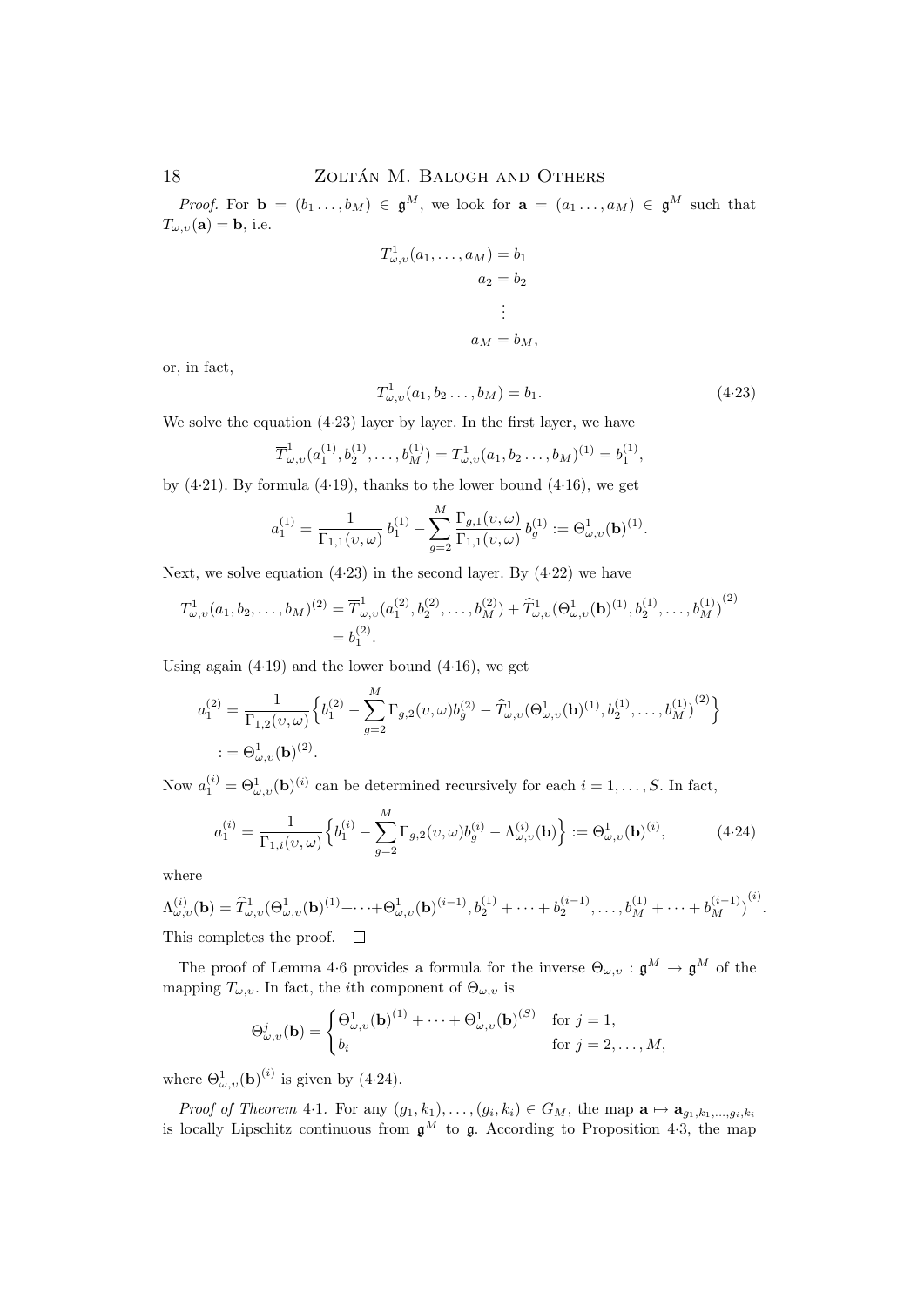$T^1_{\omega,\upsilon}$ :  $\mathfrak{g}^M \to \mathfrak{g}$  is thus a linear combination of locally Lipschitz continuous mappings. By Lemma 4·4, the coefficients in this linear combination are bounded by a constant which is independent of the words  $\omega$  and  $\nu$ . The map  $T_{\omega, \nu}$  is then Lipschitz continuous on compact sets, with a Lipschitz constant independent of the words.

An inspection of (4·24) and the bounds given by Lemmas 4·4 and 4·5 show that the inverse map  $\Theta_{\omega,v}$  is also locally Lipschitz continuous with Lipschitz constant which is independent of the words  $\omega$  and  $v$ . This claim can be formally proved by induction on  $i = 1, \ldots, S. \quad \Box$ 

### 5. Proof of the main theorem

#### 5·1. Dimension comparison in Carnot groups

Let G denote a Carnot group equipped with a sub-Riemannian metric d. As mentioned in the introduction, the metric structure of  $(\mathbb{G}, d)$  differs substantially from the metric structure of the underlying Euclidean space  $\mathbb{R}^N$ . A precise description of the discrepancy between the Hausdorff dimensions of subsets of G measured with respect to sub-Riemannian and Euclidean metrics was given in [5]. This discrepancy is quantified by the dimension comparison functions  $\beta_+ : [0, N] \to [0, Q]$  associated to the group G.

Recall that we have denoted by  $m_i$  the dimension of the *i*th layer  $\mathfrak{g}_i$  of the Lie algebra g of G. The lower dimension comparison function for G is the function  $\beta_- = \beta_-^{\mathbb{G}} : [0, N] \to$  $[0, Q]$  defined by

$$
\beta_{-}(\alpha) = \sum_{i=1}^{\ell_{-}} i m_{i} + (1 + \ell_{-})(\alpha - \sum_{i=1}^{\ell_{-}} m_{i}), \qquad (5.1)
$$

where  $\ell_- = \ell_-(\alpha) \in \{0, \ldots, S-1\}$  is the unique integer satisfying

$$
\sum_{i=1}^{\ell_{-}} m_{i} < \alpha \leq \sum_{i=1}^{1+\ell_{-}} m_{i}.\tag{5.2}
$$

Similarly, the upper dimension comparison function for  $\mathbb G$  is the function  $\beta_+ = \beta_+^{\mathbb G}$ :  $[0, N] \rightarrow [0, Q]$  defined by

$$
\beta_{+}(\alpha) = \sum_{i=\ell_{+}}^{S} im_{i} + (-1+\ell_{+})(\alpha - \sum_{i=\ell_{+}}^{S} m_{i}), \qquad (5.3)
$$

where  $\ell_+ = \ell_+(\alpha) \in \{2, \ldots, S + 1\}$  is the unique integer satisfying

$$
\sum_{i=\ell_{+}}^{S} m_{i} < \alpha \leq \sum_{i=-1+\ell_{+}}^{S} m_{i}.\tag{5.4}
$$

Here we stipulate that the empty sum is equal to zero.

Intuitively,  $\beta_-(\alpha)$  is a weighted sum of dimensions of layers of g, starting from the lowest layer  $\mathfrak{g}_1$  and increasing up to the layer  $\mathfrak{g}_{\ell-(\alpha)}$ , together with a portion of the layer  $\mathfrak{g}_{1+\ell_{-}(\alpha)}$ , while  $\beta_{+}(\alpha)$  is a weighted sum of dimensions of layers of  $\mathfrak{g}$ , starting from the highest layer  $\mathfrak{g}_S$  and decreasing down to the layer  $\mathfrak{g}_{\ell_+(\alpha)}$ , together with a portion of the layer  $\mathfrak{g}_{-1+\ell_{+}(\alpha)}$ .

The relevance of these dimension comparison functions is evident in [5, Theorems 2.4 and 2.6]: For any set  $A \subset \mathbb{G}$ ,  $\beta_{-}(\dim_{E} A) \leq \dim_{C} A \leq \beta_{+}(\dim_{E} A)$  and every pair  $(\alpha, \beta)$ with  $\beta_-(\alpha) \leq \beta \leq \beta_+(\alpha)$  coincides with  $(\dim_E A, \dim_{cc} A)$  for some  $A \subset \mathbb{G}$ .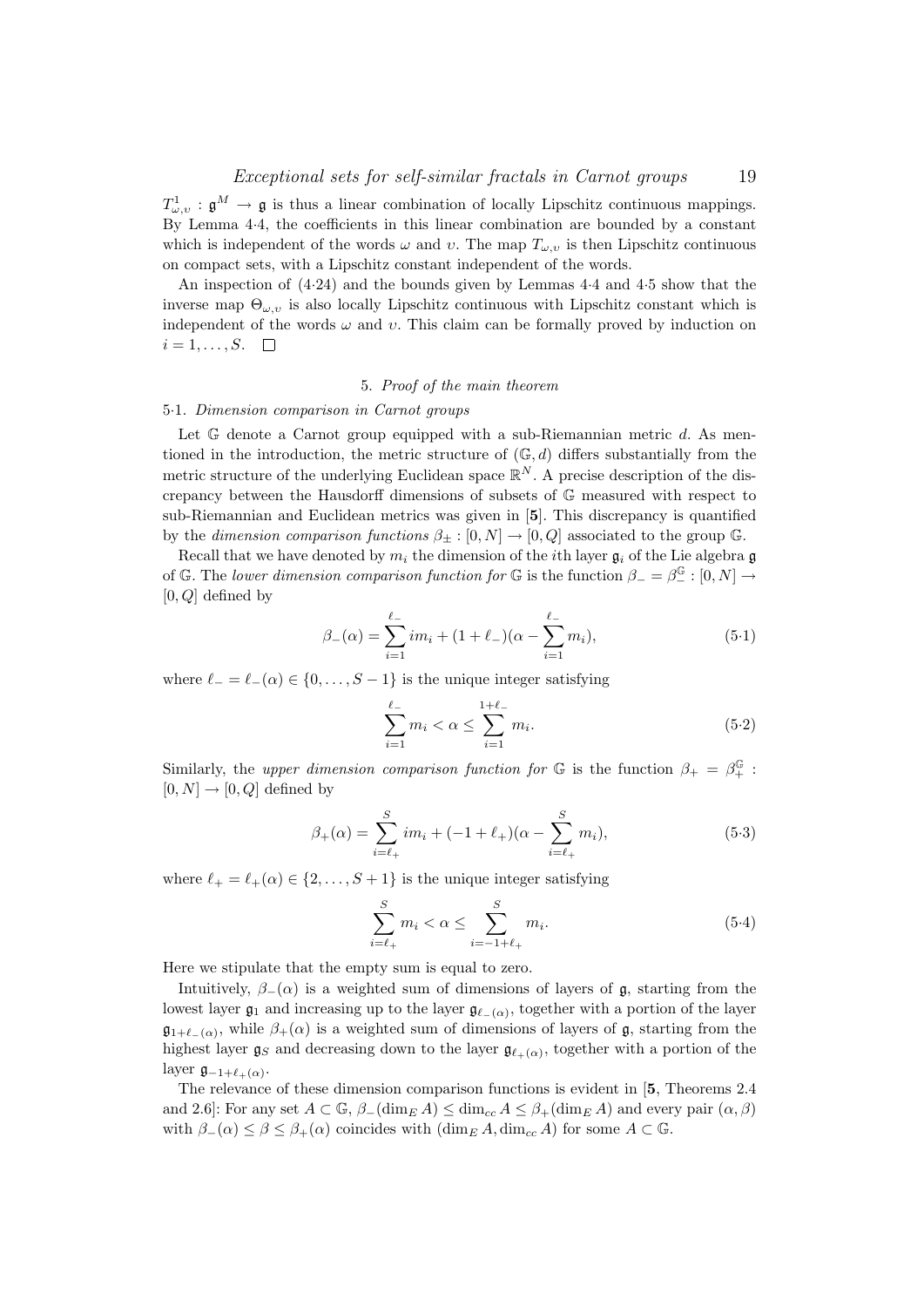For later purposes we provide an explicit formula for the lower dimension comparison function. For  $s \in [0, Q]$  we have

$$
\beta_{-}^{-1}(s) = \min_{i=1,\dots,S} \left( \frac{\sum_{h=1}^{i} (i-h)m_h + s}{i} \right)
$$
  
= min  $\left\{ s, \frac{m_1 + s}{2}, \frac{2m_1 + m_2 + s}{3}, \dots, \frac{SN - Q + s}{S} \right\}.$  (5.5)

### 5·2. A covering lemma

Let  $T_{\omega,v} : \mathbb{G}^M \to \mathbb{G}^M$  be the mapping introduced in (4.2). By Theorem 4.1,  $T_{\omega,v}$  is bi-Lipschitz continuous on compact sets in the Euclidean metric, with a Lipschitz constant independent of the words  $\omega$  and  $v$ .

We fix a parameter  $R \geq 1$ . For  $\varrho \leq 1$  we introduce the set

$$
\Omega_{\omega,\upsilon}(\varrho) = (T_{\omega,\upsilon}^{-1})(B_{\varrho} \times B_R^{M-1}).
$$

LEMMA 5.1. Let  $(\mathbb{G}, d)$  be a Carnot group of step S equipped with a sub-Riemannian metric. Consider the product Carnot group  $\mathbb{G}^M = (\mathbb{G}, d)^M$ . For each  $i = 1, \ldots, S$ , the set  $\Omega_{\omega,\nu}(\varrho) \subset \mathbb{G}^M$  can be covered by at most

$$
C\rho^{-i(QM-N)-\sum_{h=1}^{i}(i-h)m_h}
$$

balls of radius  $\varrho^i$ , where  $C = C(\mathbb{G}, R)$ .

In the proof of Lemma 5·1, we make use of the following auxiliary covering lemma.

LEMMA 5·2 (Balogh–Tyson–Warhurst). Let  $K \subset \mathbb{G}$  be a bounded set.

(a) For each  $h = 1, \ldots, S$ , each Euclidean ball of radius r with center in K can be covered by  $O(r^{-\lambda+(h+1)})$  balls of radius  $r^{1/h}$ , where

$$
\lambda_{+}(h+1) = \sum_{i=h}^{S} \left(\frac{i}{h} - 1\right) m_i.
$$

(b) For each  $h = 1, \ldots, S$ , each ball of radius r with center in K can be covered by  $O(r^{-\lambda-(h-1)})$  Euclidean balls of radius  $r^h$ , where

$$
\lambda_{-}(h-1) = \sum_{i=1}^{h} (h-i)m_i.
$$

The implicit constants depend on  $\mathbb G$  and  $K$ , but are independent of  $r$ .

See [5, Lemma 3.2].

The idea of the proof of Lemma 5·1 is quite simple. We will produce the desired covering in a sequence of steps. First, we cover each of the balls  $B_{\rho}$  and  $B_{R}$  with families of balls of smaller radii  $\varrho^{i/k}$  and  $\varrho^{i/\ell}$  respectively. Here  $k \in \{1, \ldots, i\}$  and  $\ell \in \{1, \ldots, S\}$ are free parameters which will be chosen later in order to minimize the total cardinality of the covering. We then apply Lemma 5·2 to cover each of these balls with Euclidean balls of radii  $\varrho^i$ . By this scheme we produce a covering of  $B_{\varrho} \times B_R^{M-1}$  by Euclidean balls of radius  $\varrho^i$ . Since the map  $T_{\omega,v}^{-1}$  is Euclidean bi-Lipschitz, we obtain a covering of  $\Omega_{\omega,\nu}(\varrho)$  by such Euclidean balls as well. Finally, we use Lemma 5.2 again to convert this Euclidean covering into a covering by sub-Riemannian balls of radius  $\varrho^i$ . We must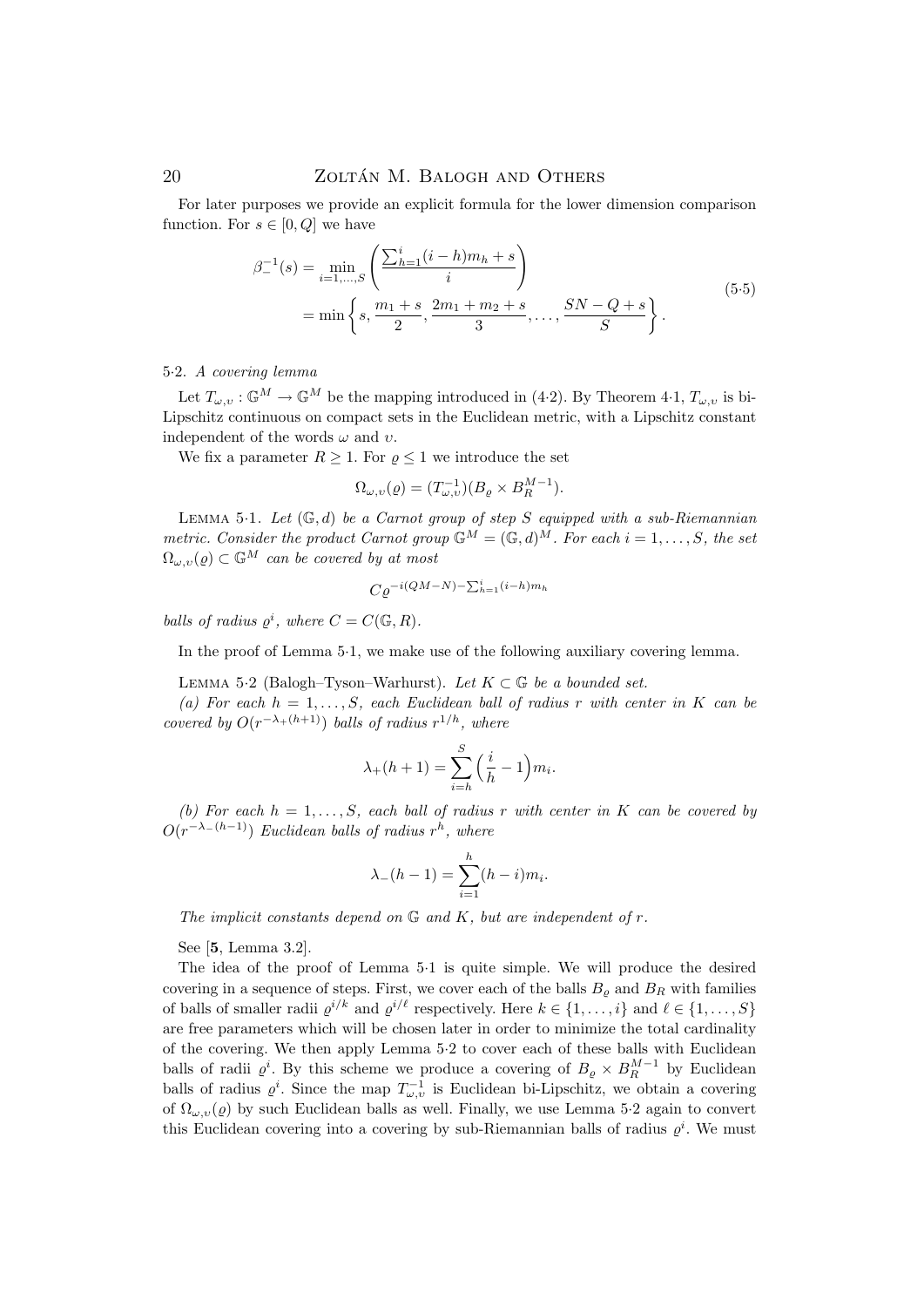keep track of the increase in the cardinality of the covering at each stage, and eventually minimize over  $k$  and  $\ell$ . This yields the desired estimate.

*Proof of Lemma* 5.1. For fixed  $\kappa \geq 0$ , we write  $O(\varrho^{\kappa})$  to denote any quantity which is bounded above by  $C\varrho^{\kappa}$  for some constant C which depends only on the group G and the radius R.

(i) By a simple volume estimate, we may cover  $B_{\rho}$  with

$$
O\left(\left(\frac{\varrho}{\varrho^{i/k}}\right)^Q\right) = O(\varrho^{Q(1-i/k)})
$$

balls of radius  $\varrho^{i/k}$ , for any fixed  $k \in \{1, \ldots, i\}$ . Applying Lemma 5.2(b) with  $h = k$  yields a covering of  $B_{\varrho}$  by

$$
O(\varrho^{Q(1-i/k)-(i/k)\lambda_-(k-1)})
$$

Euclidean balls of radius  $\varrho^i$ .

(ii) Similarly, we may cover  $B_R$  with  $O(\varrho^{-Q_i/\ell})$  balls of radius  $\varrho^{i/\ell}$ , for any fixed  $\ell \in \{1, \ldots, S\}$ . Another application of Lemma 5·2(b), this time with  $h = \ell$ , yields a covering of  $B_R$  by

$$
O(\varrho^{-Qi/\ell - (i/\ell)\lambda_-(\ell-1)})
$$

Euclidean balls of radius  $\varrho^i$ .

(iii) Combining (i) and (ii), we find that  $B_{\varrho} \times B_R^{M-1}$  can be covered by  $O(\varrho^{Q(1-i/k)-(i/k)\lambda_-(k-1)-(M-1)Qi/\ell-(M-1)(i/\ell)\lambda_-(\ell-1)})$ 

Euclidean balls of radius  $\varrho^i$ . (Here we are in the space  $\mathbb{G}^M$ .)

(iv) We are now in a position to use the fact that  $T_{\omega,v}$  is Euclidean bi-Lipschitz. We conclude that  $\Omega_{\omega,v}(\varrho) = T_{\omega,v}^{-1}(B_\varrho \times B_R^{M-1})$  can be covered by

$$
O(\varrho^{Q(1-i/k)-(i/k)\lambda_-(k-1)-(M-1)Qi/\ell-(M-1)(i/\ell)\lambda_-(\ell-1)})
$$

Euclidean balls of radius  $\varrho^i$ .

 $(v)$  To conclude the proof we return to the sub-Riemannian metric d. By a final application of Lemma 5·2(a) with  $h = 1$ , we cover  $\Omega_{\omega, v}(\varrho)$  by

$$
O(\varrho^{Q(1-i/k)-(i/k)\lambda_-(k-1)-(M-1)Qi/\ell-(M-1)(i/\ell)\lambda_-(\ell-1)-Mi\lambda_+(2)})
$$

Carnot-Carathéodory balls of radius  $\varrho^i$ .

To complete the proof we must evaluate the exponent

$$
Q\Big(1 - \frac{i}{k}\Big) - \frac{i}{k}\lambda_{-}(k-1) - (M-1)Q\frac{i}{\ell} - (M-1)\frac{i}{\ell}\lambda_{-}(\ell-1) - Mi\lambda_{+}(2). \tag{5.6}
$$

To this end, we observe that  $\lambda_+(2) = Q - N$ . We may rewrite (5.6) as

$$
-iM(Q-N) + Q - i\left(\frac{Q+\lambda_{-}(k-1)}{k} + (M-1)\frac{Q+\lambda_{-}(\ell-1)}{\ell}\right).
$$
 (5.7)

We minimize over  $k \in \{1, \ldots, i\}$  and  $\ell \in \{1, \ldots, S\}$ . A simple computation shows that the function  $k \mapsto \frac{Q+\lambda-(k-1)}{k}$  is decreasing. Thus the minimum occurs for  $k = i$  and  $\ell = S$ . Since  $\lambda_-(S - 1) = SN - Q$ , (5·7) reduces to

$$
-iM(Q-N) - \lambda_{-}(i-1) - i(M-1)N = -i(MQ-N) - \lambda_{-}(i-1),
$$

which gives the desired result.  $\square$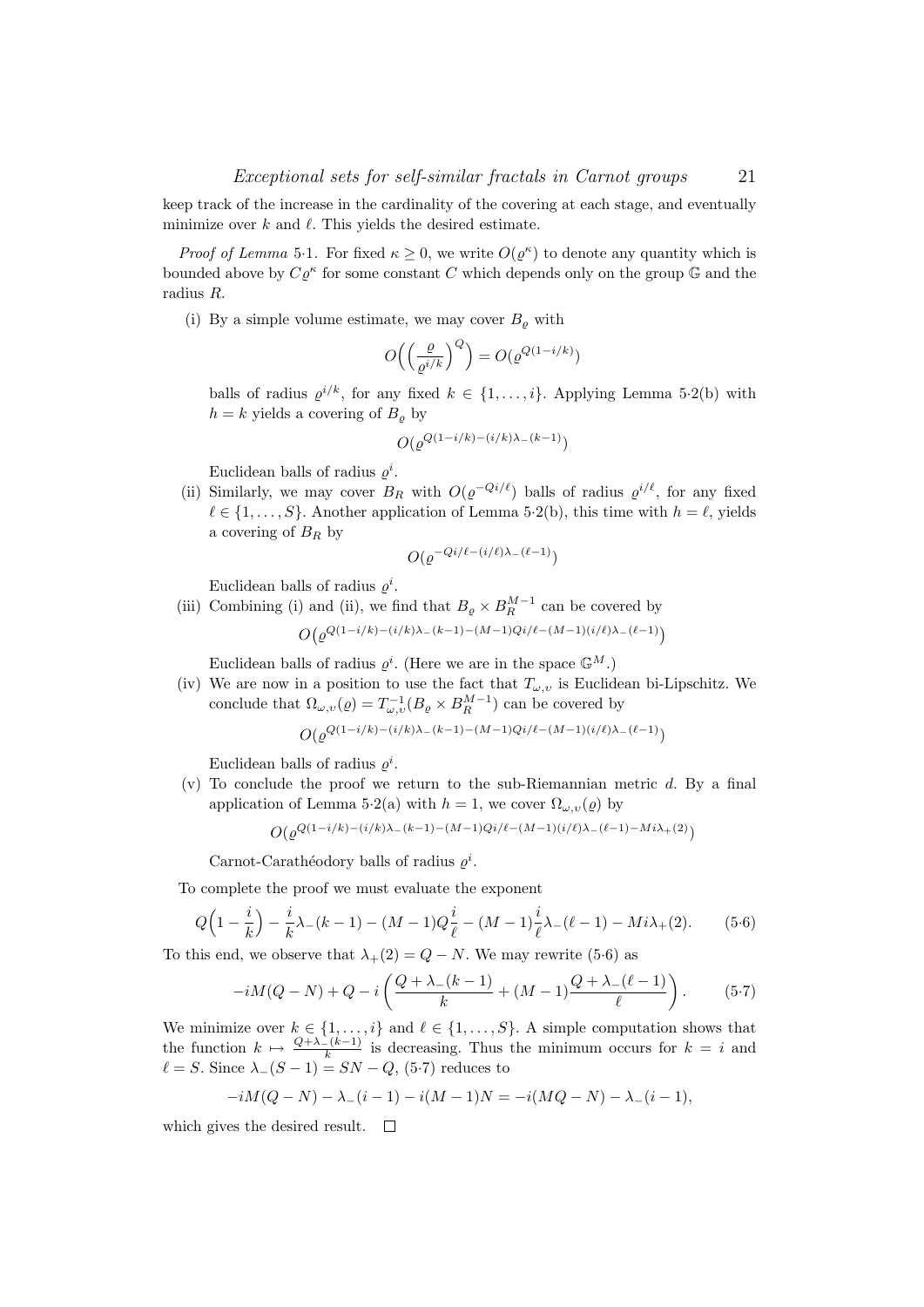5·3. Proof of Theorem 1·1.

Assume that

$$
\dim_{cc} E(s) > QM - (N - \beta_-^{-1}(s)).
$$

Choose  $q$  satisfying

$$
QM - (N - \beta_-^{-1}(s)) < q < \dim_{cc} E(s); \tag{5.8}
$$

then  $\mathcal{H}_{cc}^q(E(s)) = \infty$ , hence  $\mathcal{H}_{cc}^q(E(s) \cap B_R^M) > 0$  for some  $R > 0$ . By Frostman's theorem, there exists a nontrivial Borel measure  $\mu$ , supported on  $E(s) \cap B_R^M$  so that

$$
\mu(B_{\varrho}(\mathbf{x})) \le \varrho^q \tag{5.9}
$$

for all  $\mathbf{x} \in \mathbb{G}^M$  and all  $\varrho > 0$ . Thus

$$
\dim_{cc}(K_{\mathbf{a}}) < s \tag{5.10}
$$

for  $\mu$ -a.e.  $\mathbf{a} \in B_R^M$ . We shall verify (2.6) for this measure  $\mu$ ; by Proposition 2.2 this inequality implies that

$$
\dim_{cc}(K_{\mathbf{a}}) \geq s
$$

for  $\mu$ -a.e.  $\mathbf{a} \in B_R^M$  which contradicts (5.10).

The desired estimate

$$
\int_{B_R^M} d(\pi_\mathbf{a}(v), \pi_\mathbf{a}(\omega))^{-s} d\mu(\mathbf{a}) \le \frac{C(\mathbb{G}, R)}{r_{\omega \wedge v}^s} \tag{5.11}
$$

for all  $\omega, v \in W_{\infty,M}$  is equivalent to the estimate

$$
\int_{B_R^M} d(\pi_\mathbf{a}(v), \pi_\mathbf{a}(\omega))^{-s} d\mu(\mathbf{a}) \le C(\mathbb{G}, R)
$$
\n(5.12)

for all  $\omega, v \in W_{\infty,M}$  such that  $v_1 \neq \omega_1$ . Here we used the relation (2·4) together with the effect of similarity mappings on the sub-Riemannian metric d.

Let us therefore fix two words  $\omega, v \in W_{\infty,M}$  such that  $\omega_1 \neq v_1$ . Without loss of generality, we can assume that  $\omega_1 = 1$ . By the left invariance of the sub-Riemannian metric  $d$ , the integrand in  $(5.12)$  is equal to

$$
d(\pi_{\mathbf{a}}(v), \pi_{\mathbf{a}}(\omega))^{-s} = d(T_{\omega,v}^1(\mathbf{a}), 0)^{-s}
$$

where  $T_{\omega,v} : \mathbb{G}^M \to \mathbb{G}^M$  is defined as in (4.2). Implementing the change of variables given by  $T_{\omega,\nu}$ , we estimate

$$
\int_{B_R^M} d(\pi_{\mathbf{a}}(v), \pi_{\mathbf{a}}(\omega))^{-s} d\mu(\mathbf{a}) \le \int_{B_{CR}^M} d(a_1, 0)^{-s} d((T_{\omega, v})_{\#}\mu)(\mathbf{a})
$$
\n
$$
= \int_0^\infty (T_{\omega, v})_{\#}\mu(\{\mathbf{a} \in B_{CR}^M : d(a_1, 0)^{-s} > t\}) dt
$$
\n
$$
= \int_0^\infty (T_{\omega, v})_{\#}\mu(\{\mathbf{a} \in B_{CR}^M : d(a_1, 0) < t^{-1/s}\}) dt
$$
\n
$$
= \int_0^\infty \mu(T_{\omega, v}^{-1}(B_{t^{-1/s}\wedge CR} \times B_{CR}^{M-1})) dt
$$
\n
$$
\le C(R) + \int_{\varrho^{-1}(CR)}^\infty \mu(\Omega_{\omega, v}(\varrho(t))) dt,
$$

where  $\rho(t) = t^{-1/s}$ .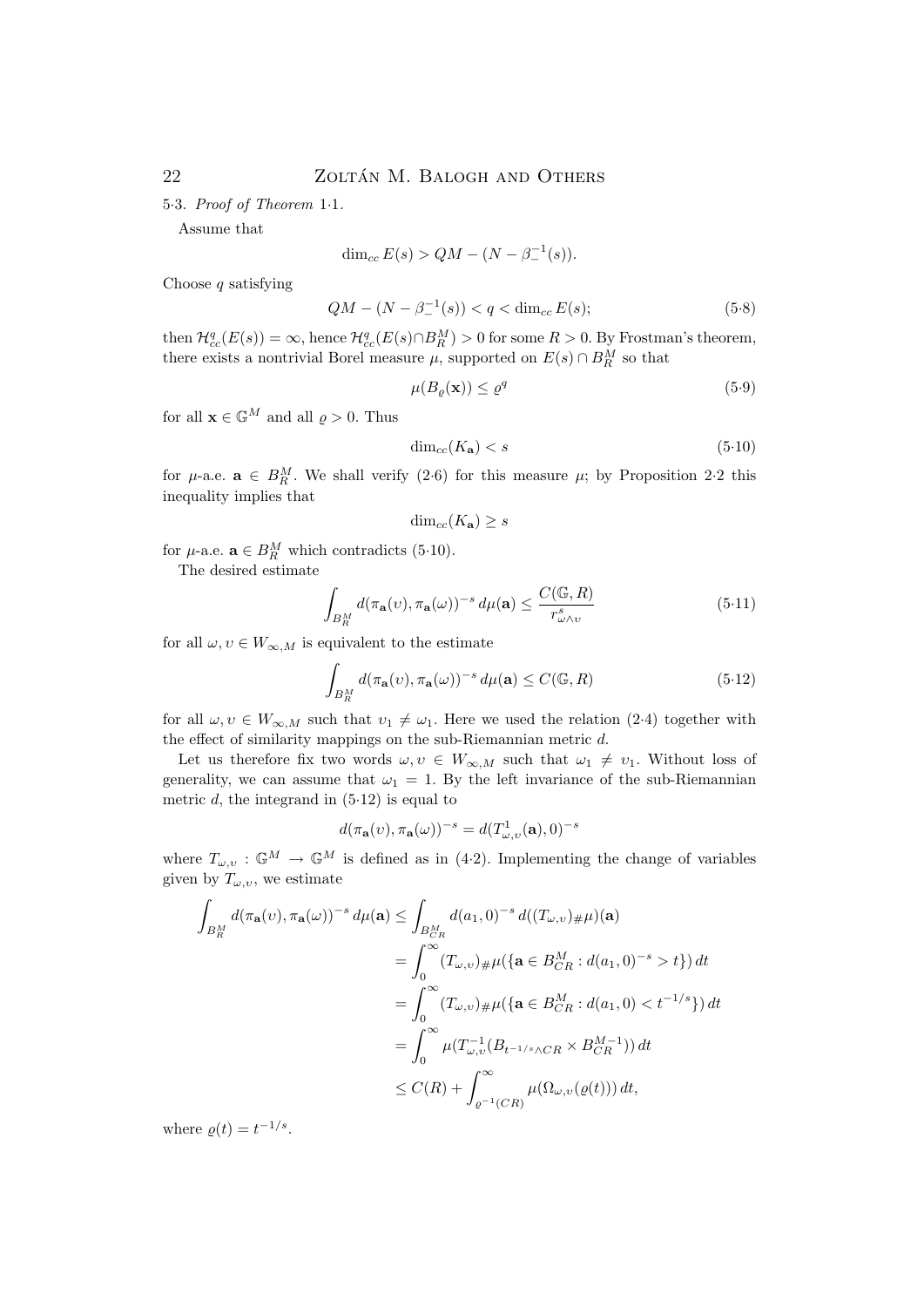### Exceptional sets for self-similar fractals in Carnot groups 23

For each  $i = 1, ..., S$  we apply Lemma 5.1 to bound the integrand  $\mu(\Omega_{\omega,\nu}(\varrho(t)))$ . An application of (5.9) yields that  $\int_{\varrho^{-1}(CR)}^{\infty} \mu(\Omega_{\omega,v}(\varrho(t))) dt$  is bounded above by

$$
\int_{t_0}^{\infty} \varrho(t)^{-i(QM-N) - \sum_{h=1}^{i} (i-h)m_h + iq} dt = \int_{t_0}^{\infty} t^{-\frac{1}{s}(iq - i(QM-N) - \sum_{h=1}^{i} (i-h)m_h)} dt, \tag{5.13}
$$

where  $t_0 := \varrho^{-1}(CR)$ . This integral converges precisely when

$$
-\frac{1}{s}\left( iq - i(QM - N) - \sum_{h=1}^{i} (i - h)m_h \right) < -1
$$

or

$$
q > QM - N + \frac{1}{i} \left( s + \sum_{h=1}^{i} (i - h) m_h \right). \tag{5.14}
$$

We may choose  $i$  so that the right hand side of this inequality is equal to

$$
QM - (N - \beta_-^{-1}(s)).
$$

See (5.5). The choice of q in (5.8) guarantees that (5.14) holds for this value of i. Then the integral in (5·13) is finite. This completes the proof of Theorem 1·1.

Remark 5.1. Corollary 1.1 follows from Theorem 1.1 by expressing  $E(d_r)$  as a countable union of sets  $E(s)$ ,  $s < d_r$ , and using the countable stability of the Hausdorff dimension.

### 6. Final comments and questions

In this final section, we collect several comments and remarks concerning Theorem 1·1 and its proof, and indicate some directions for future research.

Remark 6·1. Can the estimate in Theorem 1·1 be improved? The appearance of the dimension comparison functions  $\beta_{\pm}$  in (1.12) stems from our method of proof, which uses the Euclidean bi-Lipschitz property of the transition map  $T_{\omega,\upsilon}$ . The transition map cannot be expected to be bi-Lipschitz continuous for the Carnot-Carathéodory metric. In fact, the mapping  $\mathbb{G} \times \mathbb{G} \to \mathbb{G}$ ,  $(a, b) \mapsto a * b$  is not Lipschitz continuous for the Carnot-Carathéodory metric, which is left but in general not right invariant. We do not know whether the use of dimension comparison theorems and the concomitant appearance of the functions  $\beta_{\pm}$  in Theorem 1.1 is necessary.

Remark 6·2. Theorem 1·1 provides a quantitative estimate on the size of the exceptional set  $E(s)$  associated with the almost sure identity

$$
\dim_{cc} K_{\mathbf{a}} = d_{\mathbf{r}} \qquad \text{for a.e. } \mathbf{a} \in \mathbb{G}^M. \tag{6.1}
$$

Following the discussion in the introduction we pose two additional problems of similar type. Recall that

$$
\dim_E K_{\mathbf{a}} = \beta_-^{-1}(d_{\mathbf{r}}) \qquad \text{for a.e. } \mathbf{a} \in \mathbb{G}^M. \tag{6.2}
$$

We are led to pose

Problem 6.1. For  $s < d_r$ , estimate the dimension of the exceptional set

$$
E'(s) = \{ \mathbf{a} \in \mathbb{G}^M : \dim_E K_\mathbf{a} < \beta^{-1}_-(s) \}.
$$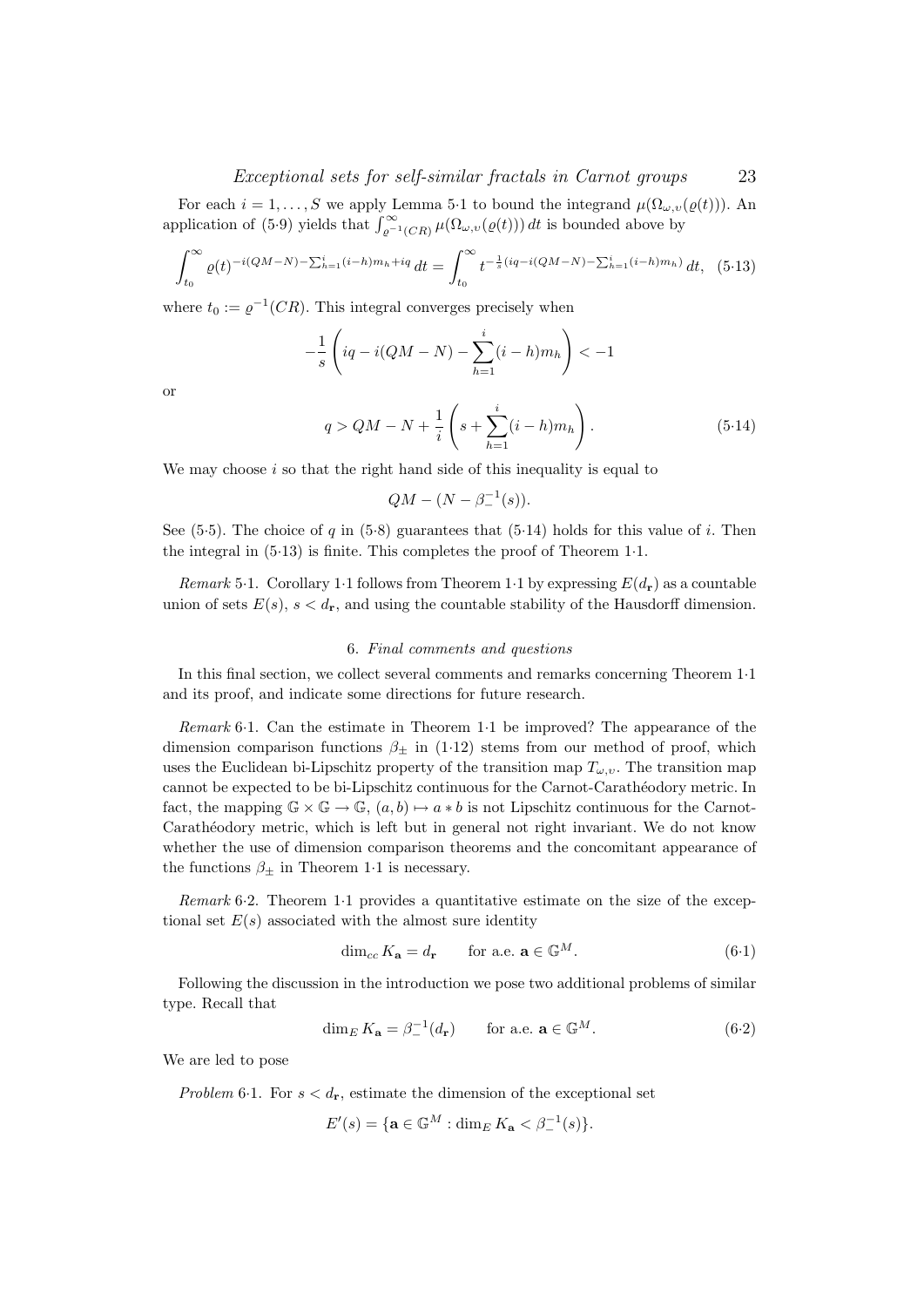In fact, we may look for estimates of either the sub-Riemannian Hausdorff dimension or the Euclidean Hausdorff dimension of  $E'(s)$ . Any results which we obtain for either of these problems will necessarily be related to each other through the dimension comparison theorem of [5] applied on the product Carnot group  $\mathbb{G}^M$ . We seek estimates of the form  $\dim_{cc} E'(s) \leq QM - \varphi(s)$  or  $\dim_E E'(s) \leq NM - \psi(s)$ . An easy computation shows that

$$
\beta^{\mathbb{G}^M}_{\pm}(\alpha) = M \beta^{\mathbb{G}}_{\pm}(\alpha/M)
$$

for  $0 < \alpha < N^M$ . It follows that

$$
\dim_{cc} E'(s) \le QM - \varphi(s) \quad \Rightarrow \quad \dim_E E'(s) \le NM - \left(\beta_+^{\mathbb{G}^M}\right)^{-1}(\varphi(s))
$$

and

 $\dim_E E'(s) \le NM - \psi(s) \Rightarrow \dim_{cc} E'(s) \le QM - (\beta_{-}^{\mathbb{G}^M})(\psi(s)).$ 

Combining  $(6.1)$  and  $(6.2)$  yields

$$
\dim_{cc} K_{\mathbf{a}} = \beta_{-}(\dim_{E} K_{\mathbf{a}}) \qquad \text{for a.e. } \mathbf{a} \in \mathbb{G}^{M};
$$

i.e., almost every  $K_{a}$  is a *horizontal set* (in the terminology introduced in [5]). We would like to understand more precisely the prevalence of horizontal sets among sub-Riemannian self-similar fractals. We pose

Problem 6.2. For  $\delta > 0$  estimate the (sub-Riemannian or Euclidean) Hausdorff dimension of the exceptional set

$$
E''(\delta) = \{ \mathbf{a} \in \mathbb{G}^M : \dim_{cc}(K_\mathbf{a}) > \beta_-(\dim_E K_\mathbf{a}) + \delta \}.
$$

Problems 6·1 and 6·2 are more difficult to tackle than Theorem 1·1. The reason is that these problems ask for dimension estimates in the Euclidean metric on  $\mathbb{G}$ , where  $K_a$  is the invariant set for a highly nonlinear IFS comprised of polynomial mappings of large degree. Clearly, any progress on either of these problems yields conclusions for the other problem, in view of Theorem 1·1.

Example 6·1. We conclude with an example. The setting is the simplest nonabelian Carnot group, the first Heisenberg group  $\mathbb{H}^1$ . Recall that  $\mathbb{H}^1$  is the unique step two Carnot group of dimension three. Explicitly,  $\mathbb{H}^1 = \mathbb{R}^3$  with Lie algebra  $\mathfrak{h}^1 = \text{span}\{X, Y, T\}$ , where  $[X, Y] = T$ . We denote by  $*$  the group law in  $\mathbb{H}^1$ . Elements of  $\mathbb{H}^1$  will be written in coordinates as  $(x, y, t)$  corresponding to the basis elements in  $\mathfrak{h}^1$ . For the sub-Riemannian metric on  $\mathbb{H}^1$  we use the *Korányi metric*  $d(p, q) = |p^{-1} * q|$  where

$$
|(x, y, t)| = ((x^2 + y^2)^2 + 16t^2)^{1/4}.
$$

The dilations  $(\delta_r)_{r>0}$  act on  $\mathbb{H}^1$  in the usual manner:  $\delta_r(x,y,t) = (rx, ry, r^2t)$ . Let  $\pi_1 : \mathbb{H}^1 \to \mathbb{R}^2$ ,  $\pi_1(x, y, t) = (x, y)$  denote the projection to the first (horizontal) layer.

Let  $\mathbf{f} = \{f_1, f_2\}$  be a two element IFS on  $\mathbb{H}^1$  with contraction ratios  $r_1, r_2 < \frac{1}{2}$  and translation parameters  $a_1, a_2 \in \mathbb{H}^1$ . The fixed point  $p_j$  for  $f_j$  satisfies  $p_j = a_j * \delta_{r_j}(p_j)$ . The similarity dimension  $d_r$  solves the equation  $r_1^{d_r} + r_2^{d_r} = 1$ . In  $\mathbb{H}^1$  the lower dimension comparison function is  $\beta_-(\alpha) = \max{\lbrace \alpha, 2\alpha - 2 \rbrace}$ ; thus  $\beta_-^{-1}(s) = s$  for  $s < 1$ . The estimate coming from Theorem 1·1 is

$$
\dim_{cc} E(s) \le 2Q - N + s = 5 + s,
$$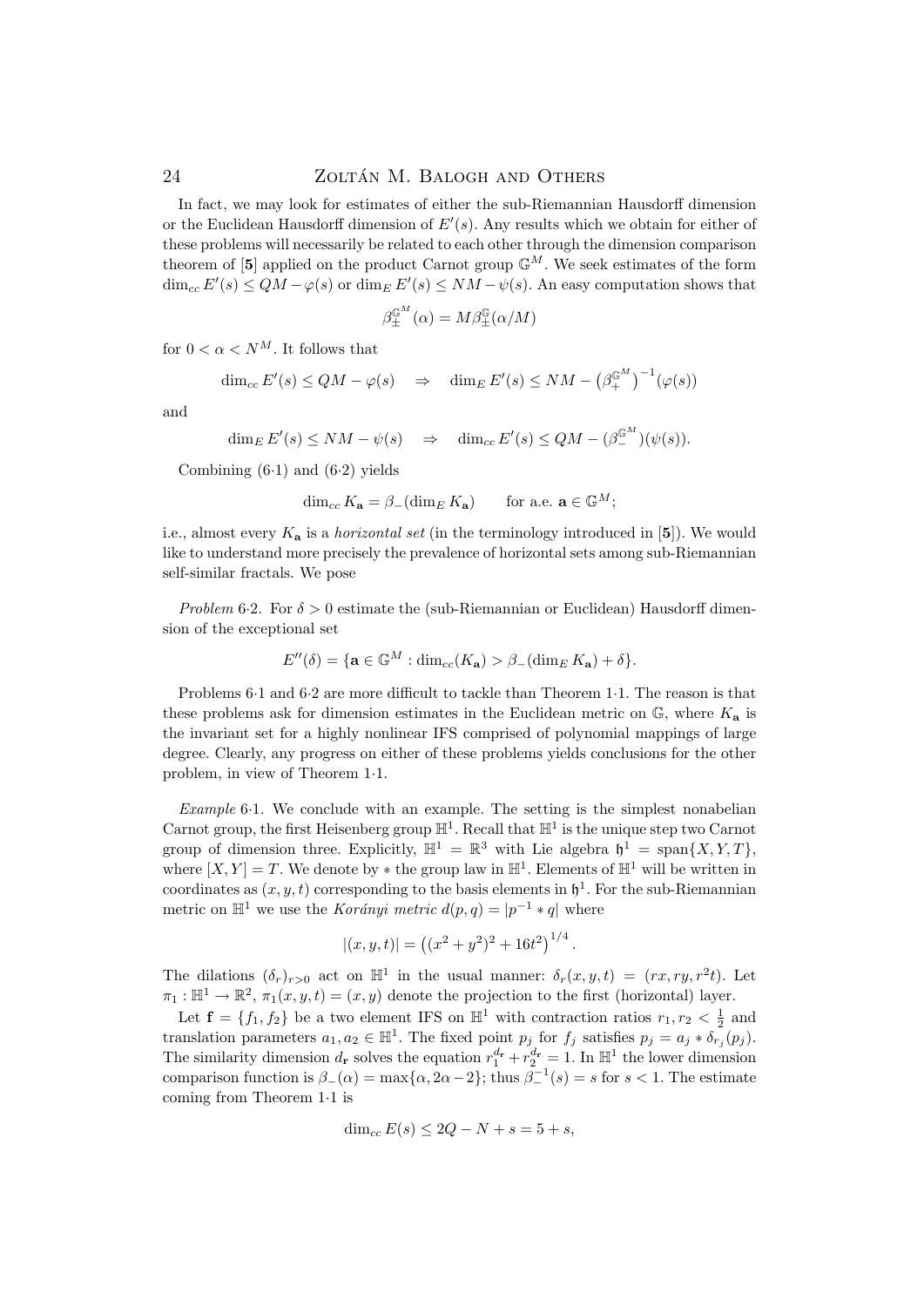where  $Q = 4$  and  $N = 3$  are the homogeneous and topological dimensions of  $\mathbb{H}^1$ , respectively. In this example, the sub-Riemannian and Euclidean dimensions of the invariant set can be evaluated exactly for every a:

- (i) When  $p_1 = p_2$  the invariant set is a point, hence has dimension zero.
- (ii) When  $p_1$  and  $p_2$  are distinct points satisfying  $\pi_1(p_1) = \pi_1(p_2)$ , the invariant set K is a Cantor set contained in the vertical line  $\pi_1^{-1}(\pi_1(p_j))$  in  $\mathbb{H}^1$ . Its sub-Riemannian dimension,  $\dim_{cc} K$ , is the similarity dimension  $d_{\mathbf{r}}$ , while its Euclidean dimension,  $\dim_E K$ , is  $d_{\mathbf{r}}/2$ . In fact, K is a Euclidean self-similar fractal generated by an IFS with contraction ratios  $r_1^2$  and  $r_2^2$ .
- (iii) Finally, when  $p_1$  and  $p_2$  are distinct points for which  $\pi_1(p_1) \neq \pi_1(p_2)$ , the invariant set K is a Cantor set satisfying  $\dim_{cc} K = \dim_E K = d_r$ . Indeed,  $\pi_1(K)$  is a Cantor set in  $\mathbb{R}^2$  generated by an IFS with contraction ratios  $r_1$  and  $r_2$ . This Euclidean IFS satisfies the open set condition, hence  $\dim_E \pi_1(K) = d_r$ . Since id :  $(\mathbb{H}^1, d) \to (\mathbb{R}^3, d_E)$  is locally Lipschitz, we find

$$
d_{\mathbf{r}} = \dim_E \pi_1(K) \le \dim_E K \le \dim_{cc} K \le d_{\mathbf{r}}
$$

and equality holds throughout. Note that  $\pi_1(K)$  is contained in a one-dimensional affine subspace of  $\mathbb{R}^2$ , hence K is contained in a two-dimensional vertical affine subspace of  $\mathbb{H}^1 = \mathbb{R}^3$ .

The exceptional sets are  $E(s) = {\mathbf{a} = (a_1, a_2) \in \mathbb{H}^1 \times \mathbb{H}^1 : a_1 = a_2},$ 

$$
E'(s) = \{ \mathbf{a} = (a_1, a_2) \in \mathbb{H}^1 \times \mathbb{H}^1 : \pi_1(a_1) = \pi_1(a_2) \}
$$

and

$$
E''(\delta) = \{ \mathbf{a} = (a_1, a_2) \in \mathbb{H}^1 \times \mathbb{H}^1 : \pi_1(a_1) = \pi_1(a_2), a_1 \neq a_2 \}
$$

for  $0 < s < d_r$  and  $\delta > 0$  sufficiently small. Then  $\dim_{cc} E(s) = 4$  and

 $(\dim_E E'(s), \dim_{cc} E'(s)) = (\dim_E E''(\delta), \dim_{cc} E''(\delta)) = (4, 6).$ 

Note that the actual value of  $\dim_{cc} E(s)$  is smaller than the prediction of Theorem 1.1 by a definite amount, regardless of the value of s.

Remark 6.3. As indicated above, the invariant set for any two element IFS in  $\mathbb{H}^1$  lies in a vertical affine plane, i.e., a coset of a vertical two-dimensional homogeneous subgroup P. By homogeneous we mean that P is closed under the action of the dilations  $(\delta_r)_{r>0}$ . Any such subgroup is spanned by a horizontal element  $V \in \text{span}\{X, Y\}$  together with the nonhorizontal vector T. Observe that P can be identified with  $\mathbb{R}^2$  via coordinates  $(v, t)$ , and that the restriction of the Korányi metric to P is bi-Lipschitz equivalent to the parabolic (heat) metric  $d_{heat}((v_1, t_2), (v_2, t_2)) = |v_1 - v_2| + \sqrt{|t_1 - t_2|}$  on  $\mathbb{R}^2$ . Any two such cosets are equivalent via an isometry of  $\mathbb{H}^1$ . Finally, any two points in  $\mathbb{H}^1$  are contained in such a coset. In view of these remarks, we consider the results of [5] and this paper in the context of such homogeneous subgroups, equipped with their natural dilation structures and left invariant homogeneous metrics. Fix a particular subgroup  $P$  of this type, e.g.,  $P = \text{span}\{X,T\}$ . Observe that the relevant dimensions of P are  $N = 2$  (topological dimension) and  $Q = 3$  (homogeneous dimension). Then  $E(s) = {\mathbf{a} \in P \times P : a_1 = a_2}$ has dim<sub>cc</sub>  $E(s) = Q = 3$ , while Theorem 1·1 predicts dim<sub>cc</sub>  $E(s) \leq 2Q - N + s = 4 + s$ . Again we observe the discrepancy between the prediction and the exact value, which ultimately stems from the method of proof via the Euclidean bi-Lipschitz property of the transition map and the use of dimension comparison theorems.